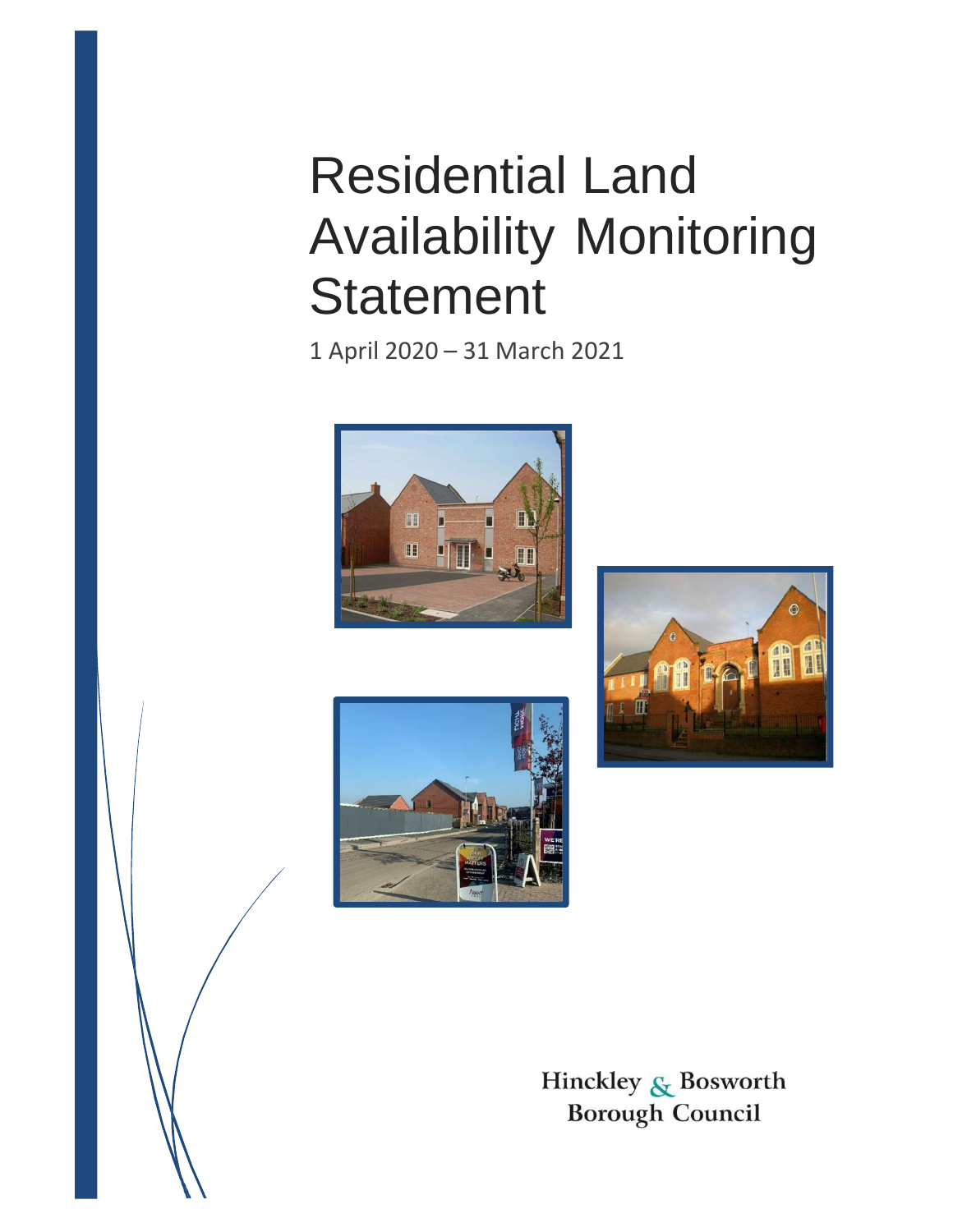# **Table of Contents**

| 1. |      |  |  |  |  |  |
|----|------|--|--|--|--|--|
| 2. |      |  |  |  |  |  |
|    | 2.1. |  |  |  |  |  |
|    | 2.2. |  |  |  |  |  |
|    | 2.3. |  |  |  |  |  |
|    | 2.4. |  |  |  |  |  |
|    |      |  |  |  |  |  |
|    |      |  |  |  |  |  |
|    |      |  |  |  |  |  |
|    |      |  |  |  |  |  |
| 3. |      |  |  |  |  |  |
| 4. |      |  |  |  |  |  |
| 5. |      |  |  |  |  |  |
| 6. |      |  |  |  |  |  |
| 7. |      |  |  |  |  |  |

## **Table of Tables**

| Table 1: Borough housing completions net of demolitions (1 April 2006 - 31 March 2021)8       |
|-----------------------------------------------------------------------------------------------|
| Table 2: Outline application decision to first completion large site timeframes – including   |
| Table 3: Outline application decision to first completion small site timeframes – including   |
| Table 4: Annual expiry rates on small sites (1 April 2011 to 31 March 2021) 15                |
| Table 5: Annual expiry rates on large sites (1 April 2011 to 31 March 2021) 15                |
| Table 6: Annual Completions on small sites (1 April 2018 to 31 March 2021) 16                 |
|                                                                                               |
| Table 8: Annual affordable housing completions (1 April 2006 - 31 March 2021) 18              |
| Table 9: Housing completions on previously developed land and greenfield land (1 April 2009 – |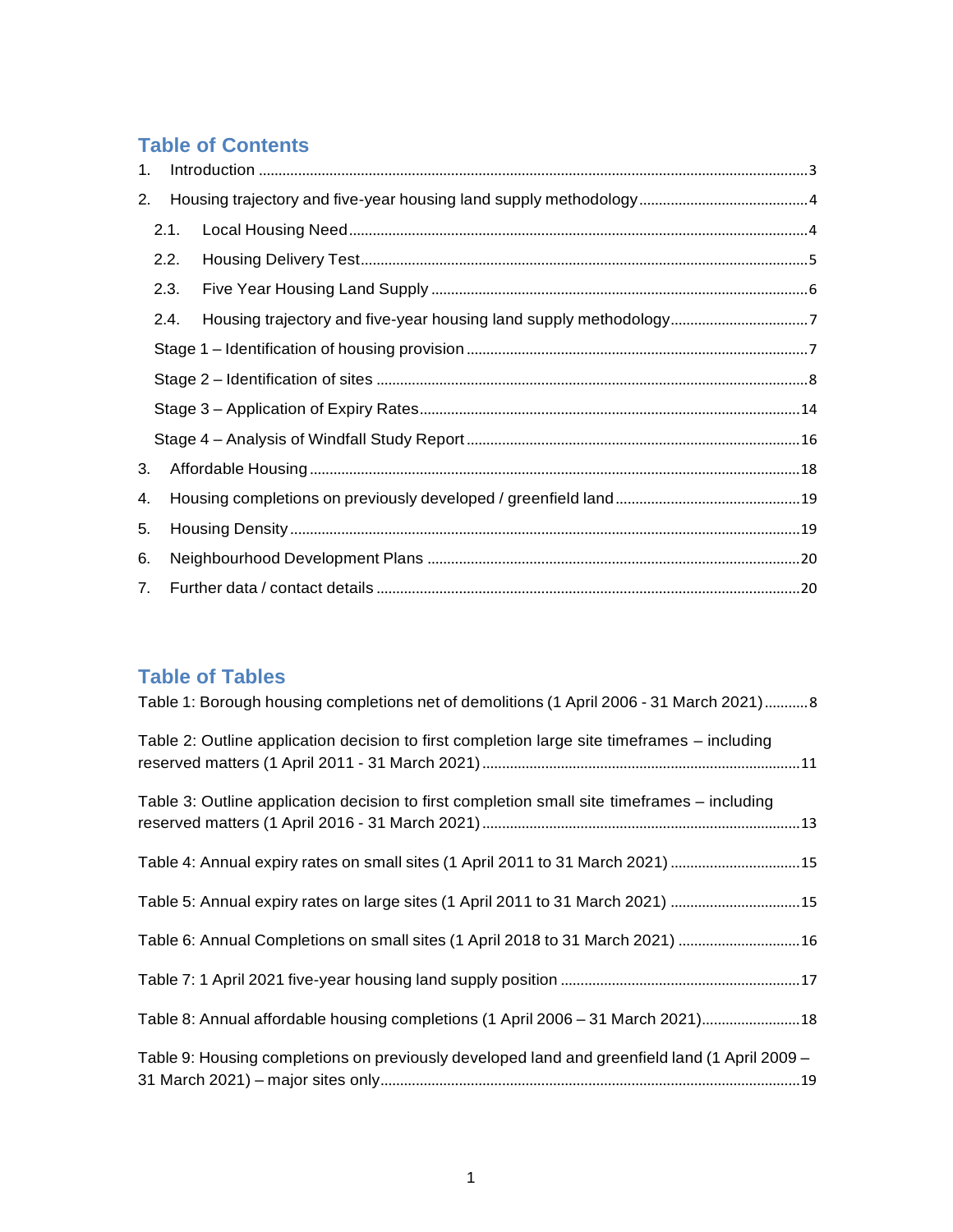## **Appendices**

- 1. Large, small and conversion site housing completions from 1 April 2006 31 March 2021
- 2. Dwelling demolitions per settlement (1 April 2006 31 March 2021)
- 2. (Continued). Residential demolitions (1 April 2020 31 March 2021)
- 3. Row 2 Schedule of large residential sites from 1 April 2020 31 March 2021
- 4. Large sites 1 April 2021 projected annual housing completions
- 5. Timeline of outline and reserved matters applications to show timeframes in months Large sites only (1 April 2011 - 31 March 2021)
- 6. Outline application timeframes from submission to decision including S106 agreements Large sites only (1 April 2011 - 31 March 2021)
- 7. Full application decision to first completion timeframes Large sites (1 April 2011 31 March 2021)
- 8. Full application timeframes from submission to decision including S106 agreements Large sites (1 April 2011 – 31 March 2021)
- 9. Gross Small site / conversion site summary at 1 April 2021
- 10. Small sites at 1 April 2021 projected annual housing completions
- 11. Outline application decision to first completion timeframes including reserved matters Small sites (Completions 1 April 2016 – 31 March 2021)
- 12. Full application decision to first completion timeframes Small sites (Completions 1 April 2016 – 31 March 2021)
- 13. April 2021 Housing Trajectory
- 14. Affordable housing provision (1 April 2020 31 March 2021)
- 15. Urban / rural residential site densities large sites completed between 1 April 2006 31 March 2021
- 16. Residential site densities large sites completed between 1 April 2020 and 31 March 2021
- 17. Commitments per settlement at 1 April 2021
- 18. Additional evidence to support the large sites trajectory (Appendix 4)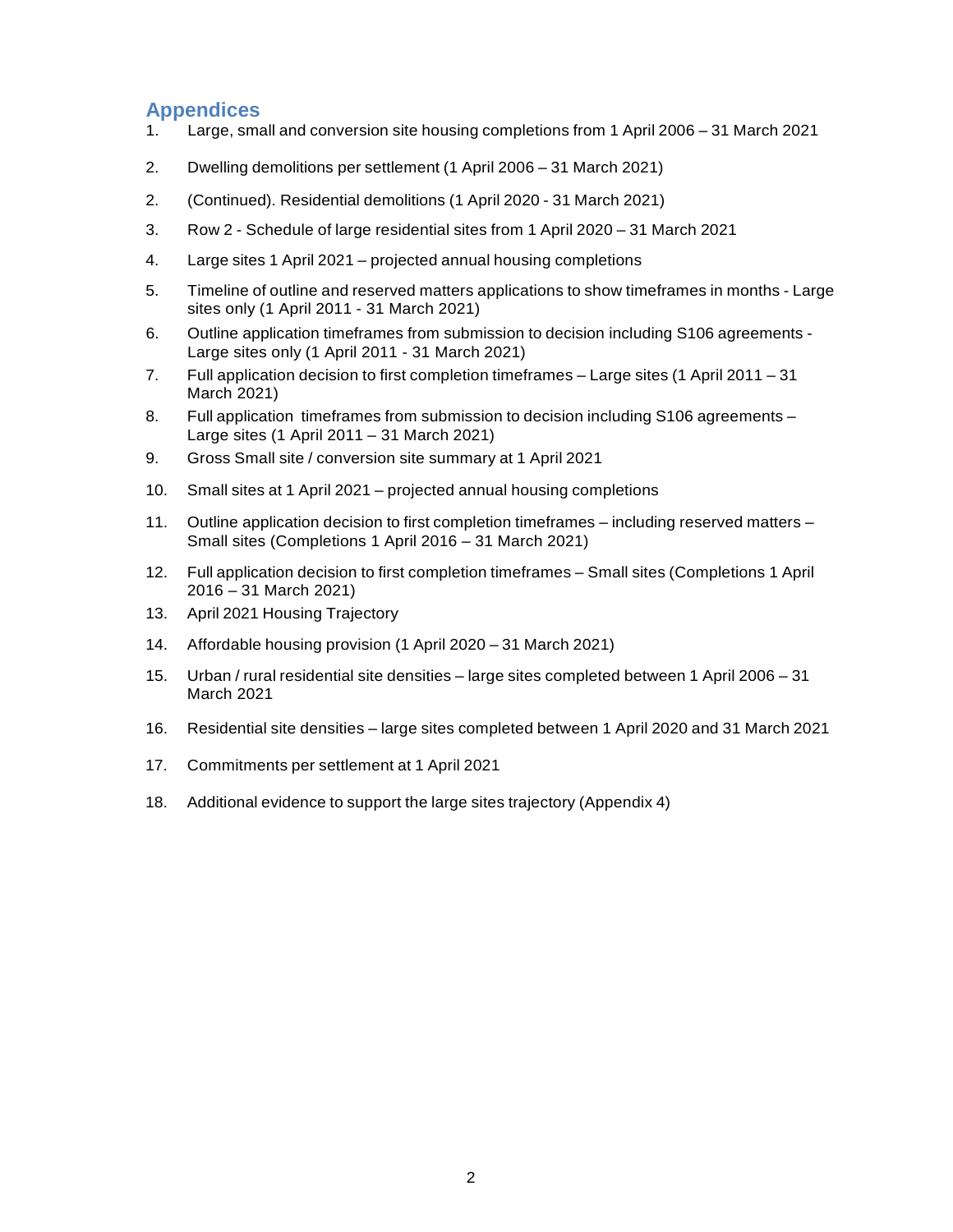## <span id="page-3-0"></span>**1. Introduction**

- 1.1. The National Planning Policy Framework (NPPF) (2021) sets out the Government's overarching planning strategy with the purpose of contributing to the achievement of sustainable development.
- 1.2. Paragraphs 60 and 61 of the NPPF states:

*'To support the Government's objective of significantly boosting the supply of homes, it is important that a sufficient amount and variety of land can come forward where it is needed, that the needs of groups with specific housingrequirements are addressed and that land with permission is developed without unnecessary delay.*

*To determine the minimum number of homes needed, strategic policies should be informed by a local needs assessment, conducted using the standard method in national planning guidance – unless exceptional circumstances justify an alternative approach…'*

- 1.3. The standard method uses a formula to identify the minimum number of homes expected to be planned for, in a way which addresses projected household growth and historic under-supply. The Local Planning Authority (LPA) is required to calculate its local housing need figure at the start of the plan-making process.
- 1.4. LPAs are also required to identify and update annually a supply of specific deliverable sites sufficient to provide a minimum of five years' worth of housing against their housing requirements set out in adopted strategic policies, or against the local housing need where the strategic policies are more than five years old.
- 1.5. As the Council's Core Strategy was the strategic policy document which set the Borough's housing requirement and was adopted in 2009, it is considered that the policies specific to housing are more than five years old and therefore Hinckley and Bosworth Borough Council will be using the local housing need based on the standard method.
- 1.6. Hinckley and Bosworth Borough Council is currently in the process of reviewing its Local Plan with the intention of submitting it to the Planning Inspectorate in Spring 2022 where a housing requirement will be identified through strategic plan-making.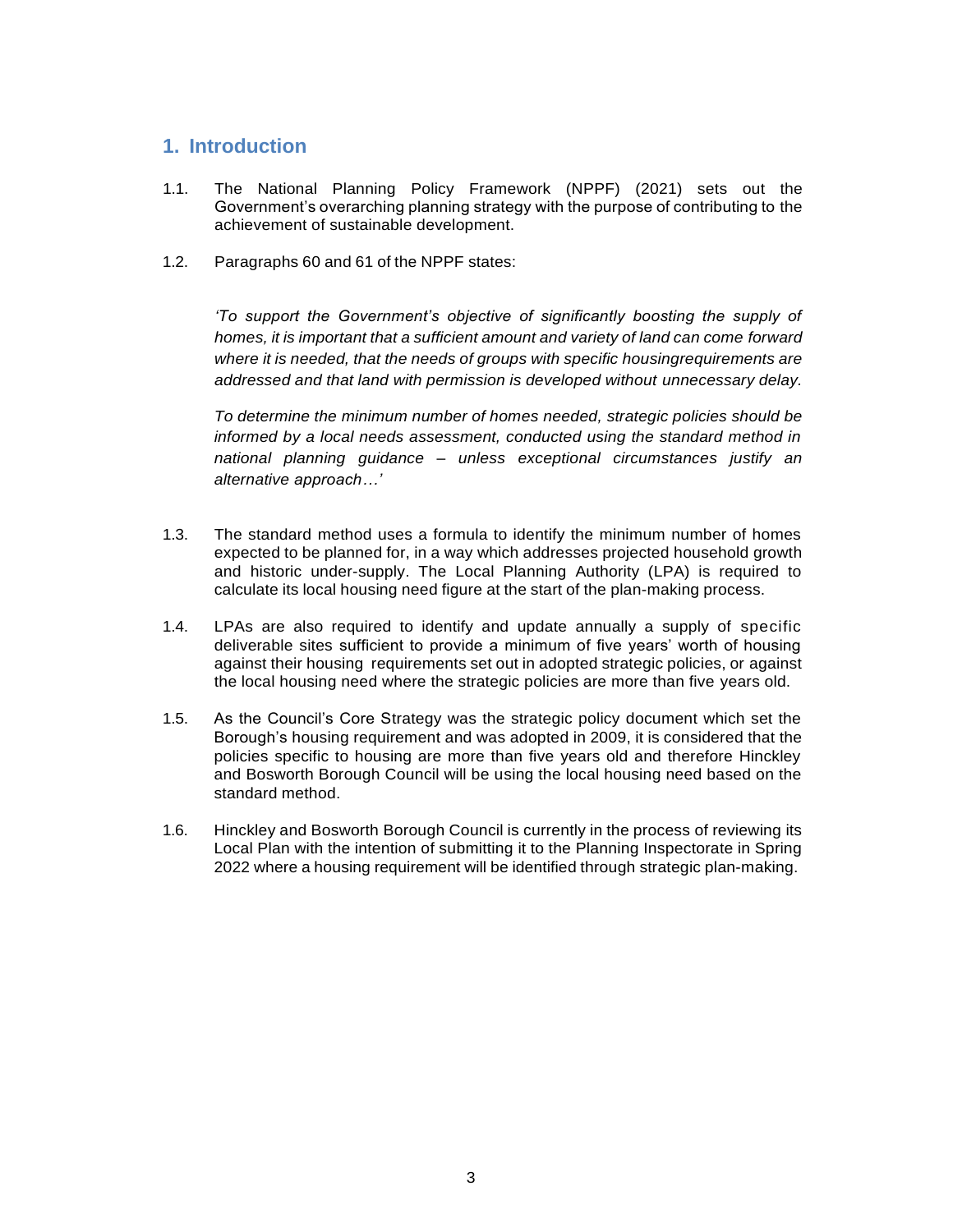## <span id="page-4-0"></span>**2. Housing trajectory and five-year housing land supply methodology**

#### <span id="page-4-1"></span>2.1. **Local Housing Need**

- 2.1.1. As mentioned in paragraph 1.5, the Council will be using the standard method to calculate its local housing need as the basis for assessing its five year supply of specific deliverable sites in accordance with footnote 37 of the NPPF.
- 2.1.2. National Planning Practice Guidance for Housing and Economic Needs Assessment outlines the process for calculating local housing need.
- 2.1.3. **Step 1:** Setting the baseline using 2014 based household projections for Hinckley and Bosworth borough and calculating the average annual household growth over a 10 year period from 2021 which equates to **373 dwellings**.
- 2.1.4. **Step 2:** making an adjustment to the annual projected household growth figure (as calculated in step 1) based on the affordability of the area.
- 2.1.5. The most recent median workplace-based affordability ratios published by the Office for National Statistics are to be used for Hinckley and Bosworth Borough.
- 2.1.6. For each 1% the ratio is above 4 the average household growth should be increase by 0.25%. To be able to apply the percentage increase adjustment to theprojected growth figure we need to add 1.

The formula is given below.

$$
Local\text{ adjus} (25)
$$
\n
$$
Acoll\text{ adjus} (25)
$$
\n
$$
A \text{ adjus} (25)
$$
\n
$$
A \text{ adjus} (25)
$$

For Hinckley and Bosworth Borough this equates to:

$$
1.191 = \left(\frac{7.05-4}{4}\right) X 0.25 + 1
$$

2.1.7. Therefore to calculate the local housing need figure:

*Household growth projections x Adjustment factor = Local housing need*

*373 x 1.191 = 444 dwellings per annum (to the nearest whole number)*

2.1.8. **Step 3:** A cap should then be applied to limit the increases a local planning authority can face and this is calculated depending on the status of the strategic policies.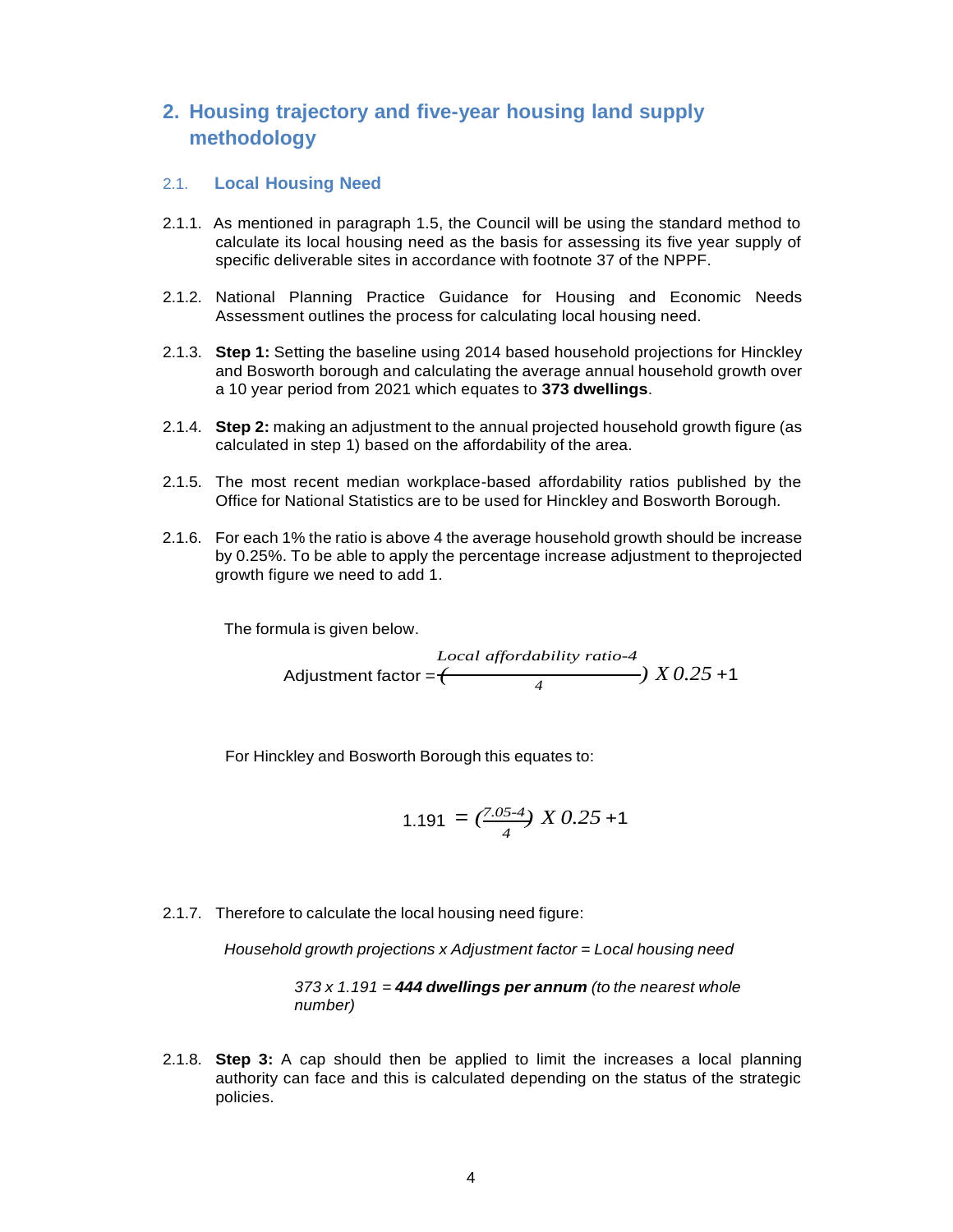- 2.1.9. As the Council's strategic policies (Core Strategy) are more than 5 years old and have not been reviewed, the local housing need figure is capped at 40% above whichever is the higher of:
	- a) The projected household growth for the area over the 10 year period identified in Step 1;
	- b) The average annual housing requirement figure set out in the most recently adopted strategic policies.
- 2.1.10. A worked example for clarity follows:
	- **The average annual housing requirement in the existing relevant policies** (Core Strategy) is 450 dwellings per year.
	- Average annual household growth over 10 years is 373 (as per Step 1).
	- The minimum annual local housing need figure is (444 as per Step 2).<br>The cap is set at 40% above the higher of the most recent average
	- The cap is set at 40% above the higher of the most recent average annual housing requirement figure or household growth:

 $Cap = 450 + (450 \times 40\%) = 450 + 180 = 630$ 

- 2.1.11. The capped figure (630) is greater that the minimum annual local housing need figure (444) and therefore does not limit the increase to the local authority's minimum housing need figure. The minimum figure for Hinckley and Bosworth Borough Council is therefore **444 dwellings per annum**.
- <span id="page-5-0"></span>2.2. **Housing Delivery Test**
- 2.2.1. The Housing Delivery Test (HDT) is a percentage measurement of the number of net homes delivered against the number of homes required, over a rolling three year period.

*Housing Delivery Test* (%) =  $\frac{Total net homes delivered over three year period}{T.}$ *Total number of ℎomes required over tℎree year period*

- 2.2.2. The HDT results were published in January 2021 by the Ministry of Housing, Communities and Local Government<sup>1</sup>.
- 2.2.3. Hinckley and Bosworth Borough Council's delivery between 1 April 2017 and 31 March 2020 was 1,172 dwellings against the 1,227 dwelling requirement. Therefore the Council scored 92% on the HDT.
- 2.2.4. If delivery of housing falls below the housing requirement, then the following consequences apply as set out in the NPPF:
	- a) If the HDT result falls below 95% the publication of an action plan is required;
	- b) If the HDT result falls below 85% a 20% buffer on the 5 year housing land supply is required; and
	- c) If the HDT result falls below 75%, the presumption in favour of sustainable development and paragraph 11d is engaged.
- 2.2.5. Therefore, the Council had to publish an Action Plan by 19<sup>th</sup> July 2021.<sup>2</sup> The Housing Delivery Test Action Plan has been prepared to show how the Council is responding to the challenge of ensuring more homes are built in the Hinckley and

<sup>1</sup>https:/[/www.gov.uk/government/publications/housing-delivery-test-2020-measurement](http://www.gov.uk/government/publications/housing-delivery-test-2020-measurement)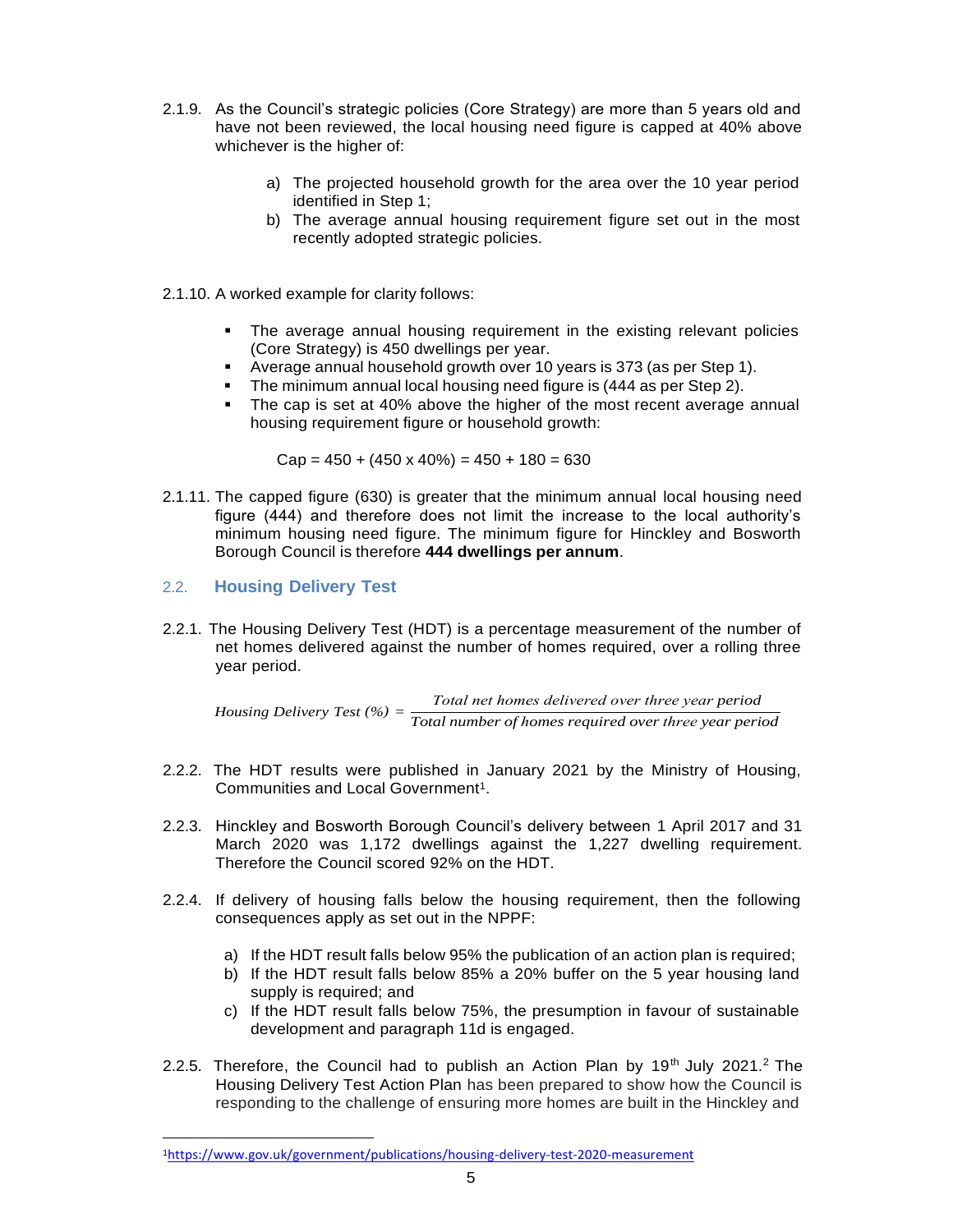<sup>2</sup> Housing Delivery Test Action Plan (July 2021)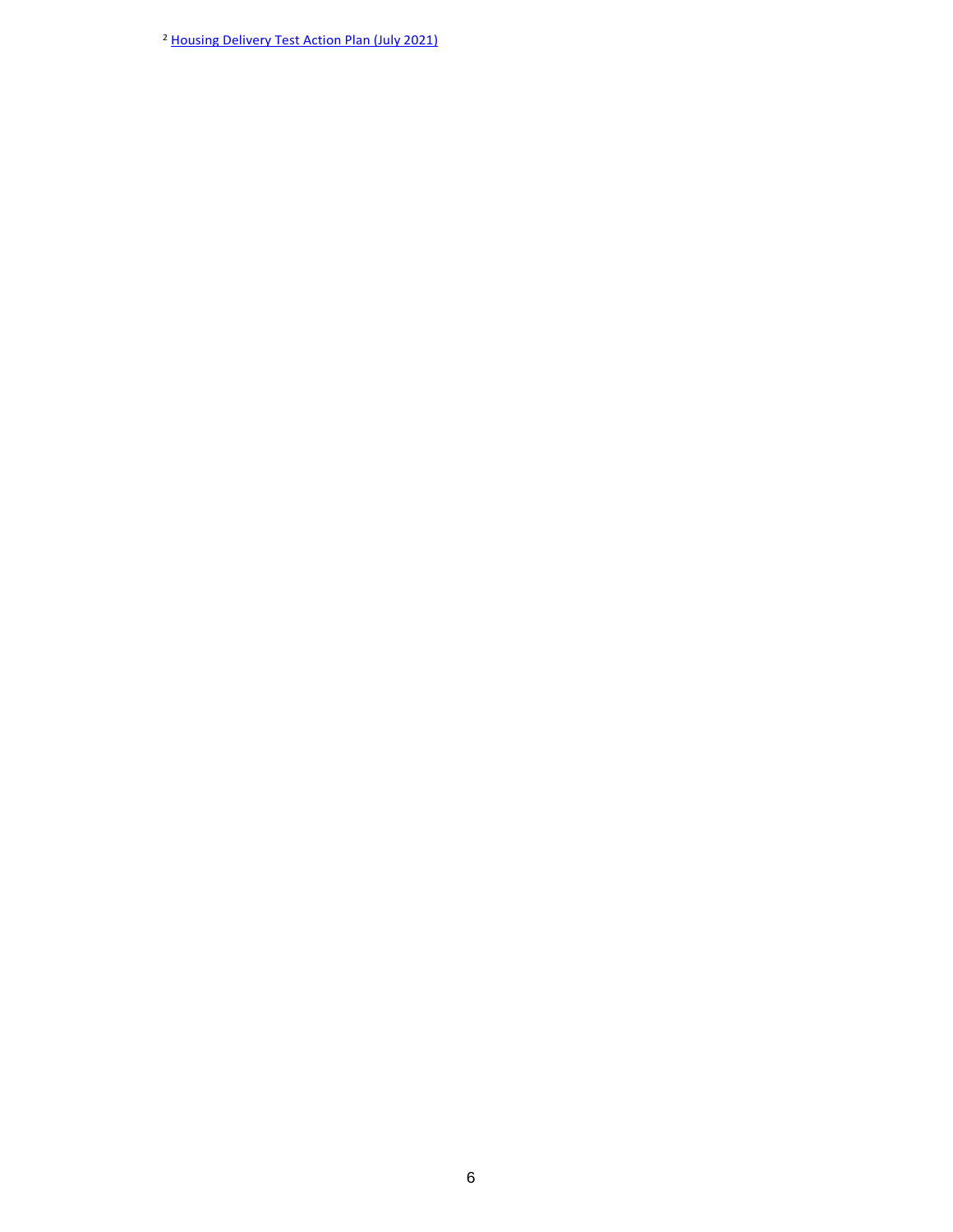Bosworth Borough and faster. In line with national planning practice guidance, it identifies the reasons for under-delivery and sets out measures the council intends to take to try and improve levels of delivery. A 5% buffer is still only required for the five-year housing land supply calculation.

2.2.6. The consequences will continue to apply until the subsequent Housing Delivery Test results are published, or a new housing requirement is adopted.

#### <span id="page-7-0"></span>2.3. **Five Year Housing Land Supply**

- 2.3.1. As stated within paragraph 74 of the NPPF (2021), LPAs should identify and update annually a supply of specific deliverable sites sufficient to provide a minimum of five years' worth of housing against their housing requirement set out in the adopted strategic policies, or against their local housing need where the strategic policies are more than five years old.
- 2.3.2. The supply of specific deliverable sites should in addition include a buffer (moved forward from later in the plan period) of:
	- a) 5% to ensure choice and competition in the market for land; or
	- b) 10% where the LPA wishes to demonstrate a five year supply of deliverable sites through an annual position statement or recently adopted plan, to account for market fluctuations; or
	- c) 20% where there has been a significant under delivery of housing over the previous three years, to improve the prospect of achieving the planned supply.
- 2.3.3. As the Council's HDT results are 92% as of January 2021, there is no significant under delivery and a 5% buffer is appropriate.
- 2.3.4. The buffer is added to the annual housing requirement (5% of  $444 = 22$  dwellings per year). This 5% buffer, added to the annual requirement of 444 dwellings, equates to an annual requirement of at least 466 dwellings per year for the next five years (totalling 2,330 dwellings over this period).
- 2.3.5. The Council has employed a positive methodology in calculating the five year housing land supply position, following guidance provided by the NPPF, Planning Practice Guidance, and planning appeal decisions specific to the borough.
- 2.3.6. It is important to note that the NPPF has clarified the definition of deliverable and so if a site is to be considered deliverable, sites for housing should be "available now, offer a suitable location for development now, and be achievable with a realistic prospect that housing will be delivered on the site within five years. In particular:
	- *a) sites which do not involve major development and have planning permission, and all sites with detailed planning permission, should be considered deliverable until permission expires, unless there is clear evidence that homes will not be delivered within five years (for example because they are no longer viable, there is no longer a demand for the type of units or sites have long term phasing plans).*
	- *b) where a site has outline planning permission for major development, has been allocated in a development plan, has a grant of permission in principle, or is identified on a brownfield register, it should only be considered deliverable where there is clear evidence that housing completions will begin on site within five years." <sup>3</sup>*

<sup>3</sup> MHCLG, National Planning Policy Framework, Annex 2: Glossary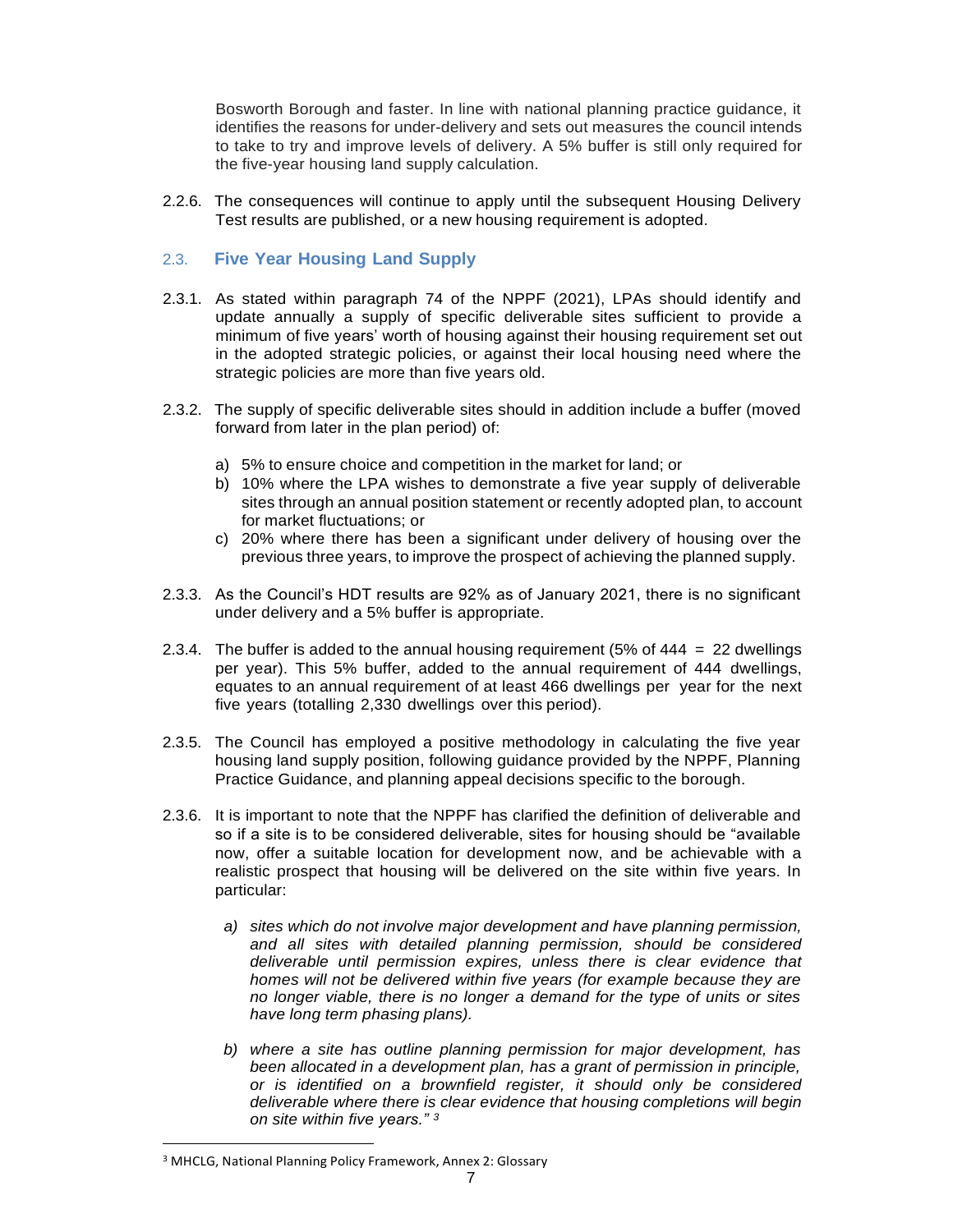- 2.3.7. The Council's approach to assessing the deliverability of sites, in particular the approach to 'other deliverable sites', is also supported by recent appeal decisions $4$ which stated that 'a '*realistic prospect' remains the central test against which the deliverability of all sites must be measured'*. Therefore other deliverable sites are also identified within the Large Sites Trajectory even though they do not fall within category a) or b) above.
- 2.3.8. This monitoring statement identifies the residential land supply within the borough as at 1 April 2021, including a housing trajectory and the five year housing land supply position. Further details of housing commitments, completions and demolitions and information on a number of supplementary housing issues are also provided.
- <span id="page-8-0"></span>2.4. **Housing trajectory and five-year housing land supply methodology**
- 2.5. The following section outlines the main stages the Council has used in producing a housing trajectory (and thus from which the five year supply of housing land can be calculated). The methodology used to calculate the provision from each row of the housing trajectory is also provided.

#### Stage 1 – Identify the level of housing provision to be delivered over years 0-5 (1 April 2021 to 31 March 2026) and years 6-10 (over the course of the Plan period up to and beyond 2026):

- 2.6. As established in section 2.1 of this statement, the Borough's local housing need is 444 dwellings per annum.
- 2.7. As set out in National Planning Practice Guidance (paragraph: 035 Reference ID: 68-035-20190722) housing provided for older people, including residential institutions in Use Class C2, should be included as part of the housing land supply. The Council have applied a 1.83 ratio to the number of units of each permission. This average is calculated by dividing the total number of adults living in all households by the total number of households in the borough (using the 2011 census figures).

#### Row 1: Past completions

2.8. Row 1 of the housing trajectory contains the net annual housing completions per monitoring year since the start of the plan period of 2006. The annual completion figures are net of dwelling demolitions, summarised in Table 1 (overleaf). The completion and demolition figures are obtained from a combination of Building Control completion and demolition records, council tax records, site visits carried out by planning officers, and information from Development Management officers and developers. A settlement specific breakdown of dwelling completions is provided in Appendix 1. Dwelling demolitions per parish/settlement since 2006 are listed in Appendix 2 along with the specific sites demolished 1 April 2020 – 31 March 2021.

<sup>4</sup> APP/A1530/W/20/3248038 and APP/P4605/W/18/3192918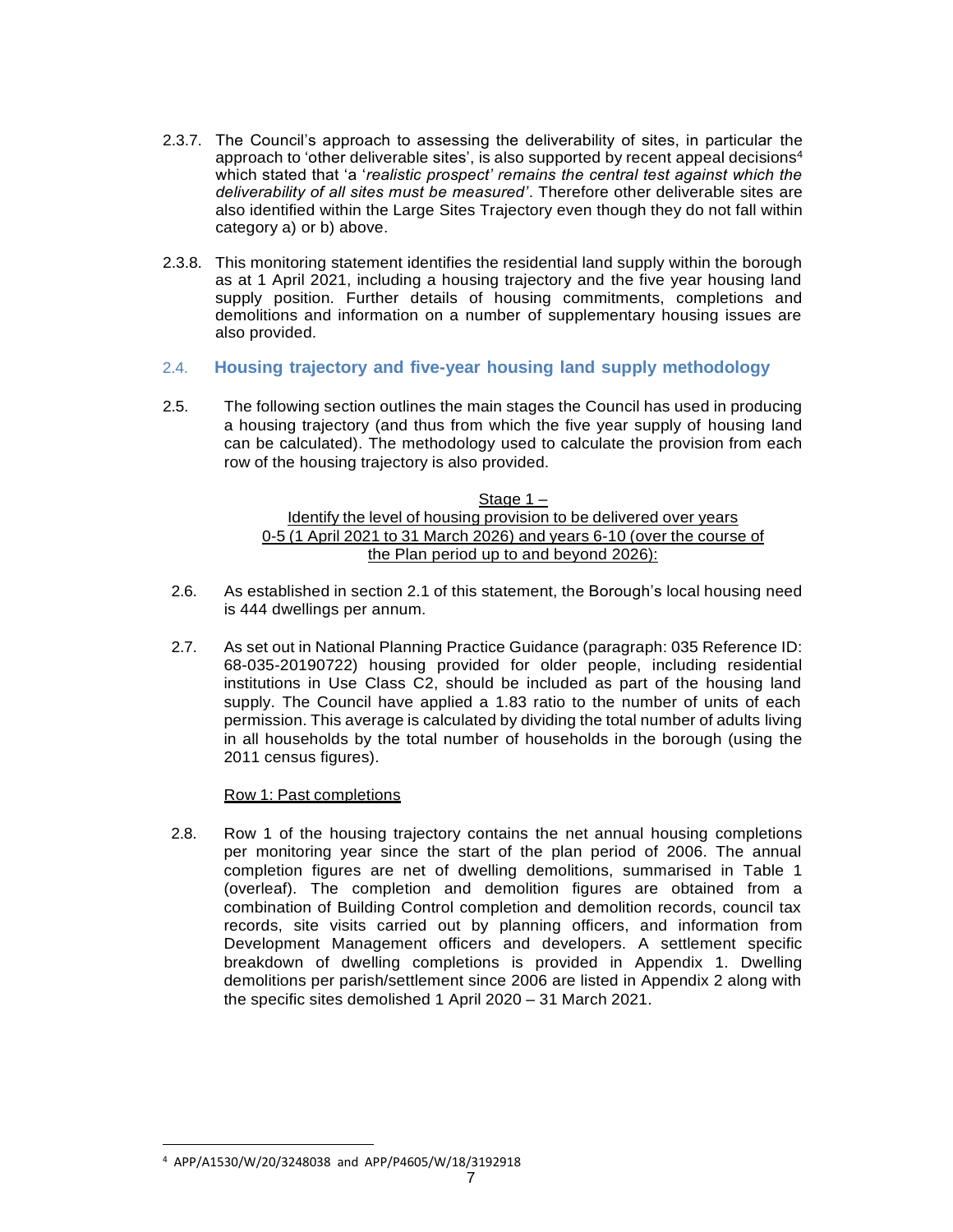| Year    | <b>New Build</b> | <b>Conversions</b> | <b>Demolitions</b> | <b>Total</b> |
|---------|------------------|--------------------|--------------------|--------------|
| 2006/07 | 401              | 45                 | -8                 | 438          |
| 2007/08 | 391              | 19                 | $-12$              | 398          |
| 2008/09 | 457              | 24                 | $-7$               | 474          |
| 2009/10 | 330              | 28                 | $-5$               | 353          |
| 2010/11 | 229              | 11                 | $-13$              | 227          |
| 2011/12 | 368              | 19                 | $-14$              | 373          |
| 2012/13 | 212              | 31                 | $-18$              | 225          |
| 2013/14 | 487              | 7                  | $-14$              | 480          |
| 2014/15 | 742              | 18                 | -8                 | 752          |
| 2015/16 | 574              | 34                 | $-15$              | 593          |
| 2016/17 | 544              | 33                 | -8                 | 569          |
| 2017/18 | 393              | 41                 | $-11$              | 423          |
| 2018/19 | 401              | 71                 | -8                 | 464          |
| 2019/20 | 277              | 16                 | -8                 | 285          |
| 2020/21 | 251              | 24                 | -8                 | 267          |
| Total   | 6,057            | 421                | $-157$             | 6,321        |

*Table 1: Borough housing completions net of demolitions (1 April 2006 - 31 March 2021)*

#### Stage 2 – Identify sites that have the potential to deliver housing during years 0-5 (1 April 2020 to 31 March 2025) and years 6-10 (over the course of the plan period up to 2026):

- 2.9. Sites that have the potential to deliver housing during years 0-5 need to be deliverable. Potential sites include those that are allocated for housing in the Site Allocations DPD, sites that have planning permission, and sites permitted pending the signing of a section 106 agreement. To be considered deliverable all sites need to have a realistic prospect of delivering housing on the site within five years.
- 2.10. Since  $1^{st}$  April 2019 the Council has identified an annual windfall allowance for small sites from year four onwards in the five year housing land supply (Row 4). A separate evidence paper is available on our website.<sup>5</sup> The data shows historic windfall completions and evidence of expected future completions and therefore justifies the allowance. The small sites windfall allowance is updated annually. The windfall allowance is detailed further in stage 4 of this report.
- 2.11. The NPPF and the *Housing and economic land availability assessment* section of the Planning Practice Guidance provides further information on the assessment of deliverable, specifically to be deliverable sites should:
	- Be suitable The site offers a suitable location for development now (taking into account the factors identified in paragraph 19 of the Planning Practice Guidance)
	- Be available The site is available now. A site is considered available for development, when, on the best information available (confirmed by the call for sites and information from land owners and legal searches where appropriate), there is confidence that there are no legal or ownership problems, such as unresolved multiple ownerships, ransom strips

<sup>5</sup> Windfall Study 2021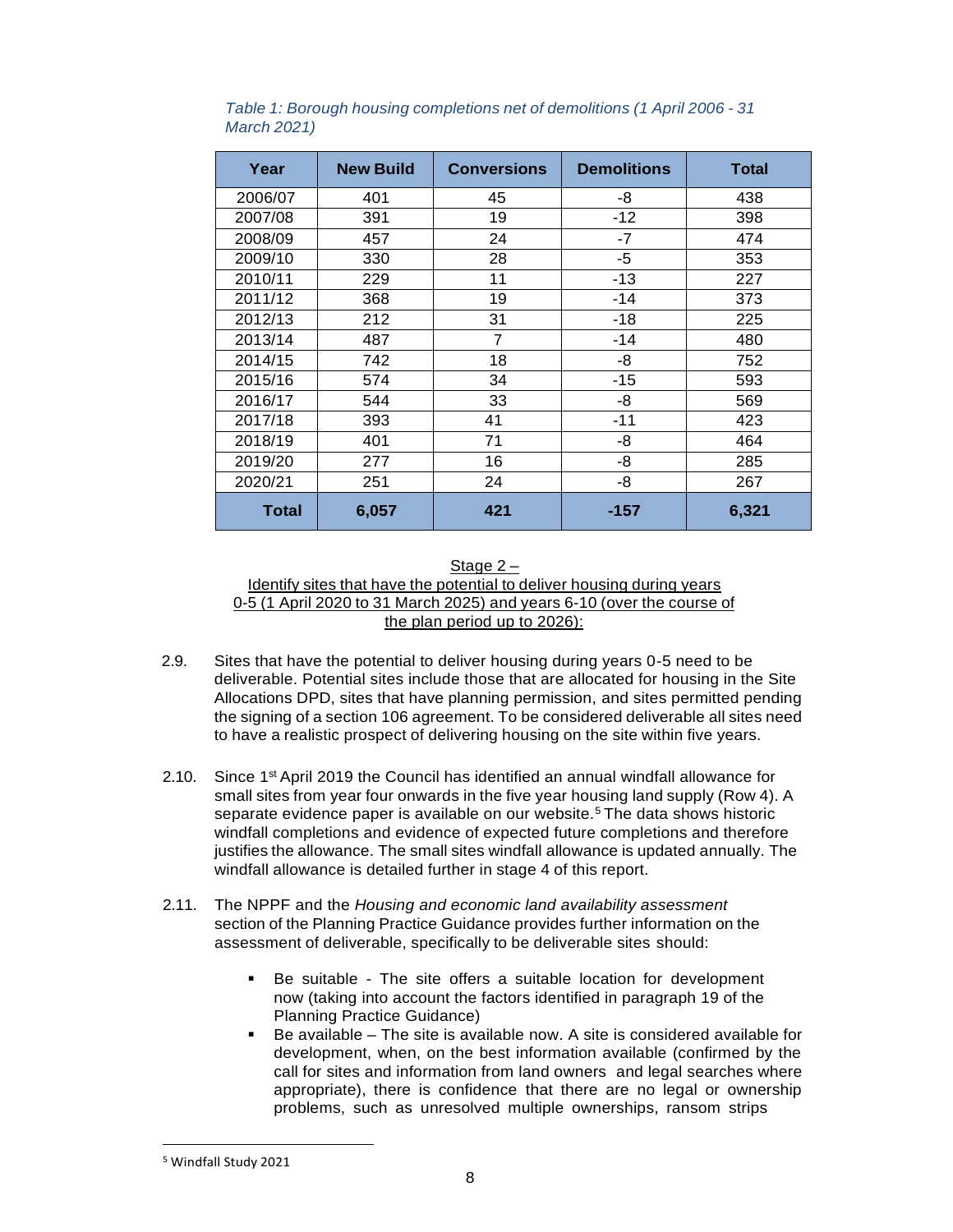tenancies or operational requirements of landowners. This will often mean that the land is controlled by a developer or landowner who has expressed an intention to develop, or the landowner has expressed an intention to sell. Paragraph 20 of the Planning Practice Guidance elaborates by stating that "*because persons do not need to have an interest in the land to make planning applications, the existence of a planning permission does not necessarily mean that the site is available. Where potential problems have been identified, then an assessment will need to be made as to how and when they canrealistically be overcome. Consideration should be given to the delivery record of the developers or landowners putting forward sites, and whetherthe planning background of a site shows a history of unimplemented permissions*".

- Be achievable There is a reasonable prospect that housing will be delivered on the site within five years and in particular that development of the site is viable.
- 2.12. As previously mentioned the NPPF states that sites which do not involve major development and have planning permission, and all sites with detailed planning permission, should be considered deliverable until permission expires, unless there is clear evidence that homes will no longer be delivered within five years (for example they are no longer viable, there is no longer a demand for the type of units or sites have long term phasing plans). Where a site has outline planning permission for a large site, has been allocated in a development plan, has a grant of permission in principle, or is identified on a brownfield register, it should only be considered deliverable where there is clear evidence that housing completions will begin on site within five years.
- 2.13. The sources of deliverable and developable housing within the borough arethen projected onto the housing trajectory. The following section includes an explanation of how site deliverability has been assessed taking into account the principles of the NPPF and Planning Practice Guidance described above.

#### Row 2: Large sites

- 2.14. Large sites include permissions for 10 dwellings or more. A summary of the status of Large sites within the borough at 1 April 2021 is contained within Appendix 3 and the projected net additional dwellings provided per annum is provided within Appendix 4. A more detailed large site progress table is updated quarterly and this can be provided on request. Further Evidence for the inclusion of sites within the trajectory can be found in Appendix 18.
- 2.15. The Large sites in Appendix 4 have been sectioned in to three categories to reflect the definition of deliverable in the Glossary to the NPPF, guidance in PPG and appeal decisions as stated within paragraph 2.3.7 of this report:
	- Deliverable A) Sites which do not involve major development and have planning permission, and all sites with detailed planning permission, should be considered deliverable until permission expires, unless there is clear evidence that homes will not be delivered within five years (for example because they are no longer viable, there is no longer a demand for the type of units or the sites have long term phasing plans)
	- Deliverable B) Where a Site has outline planning permission for major development, has been allocated in a development plan, has a grant of planning permission in principle, or is identified on the Brownfield Register, it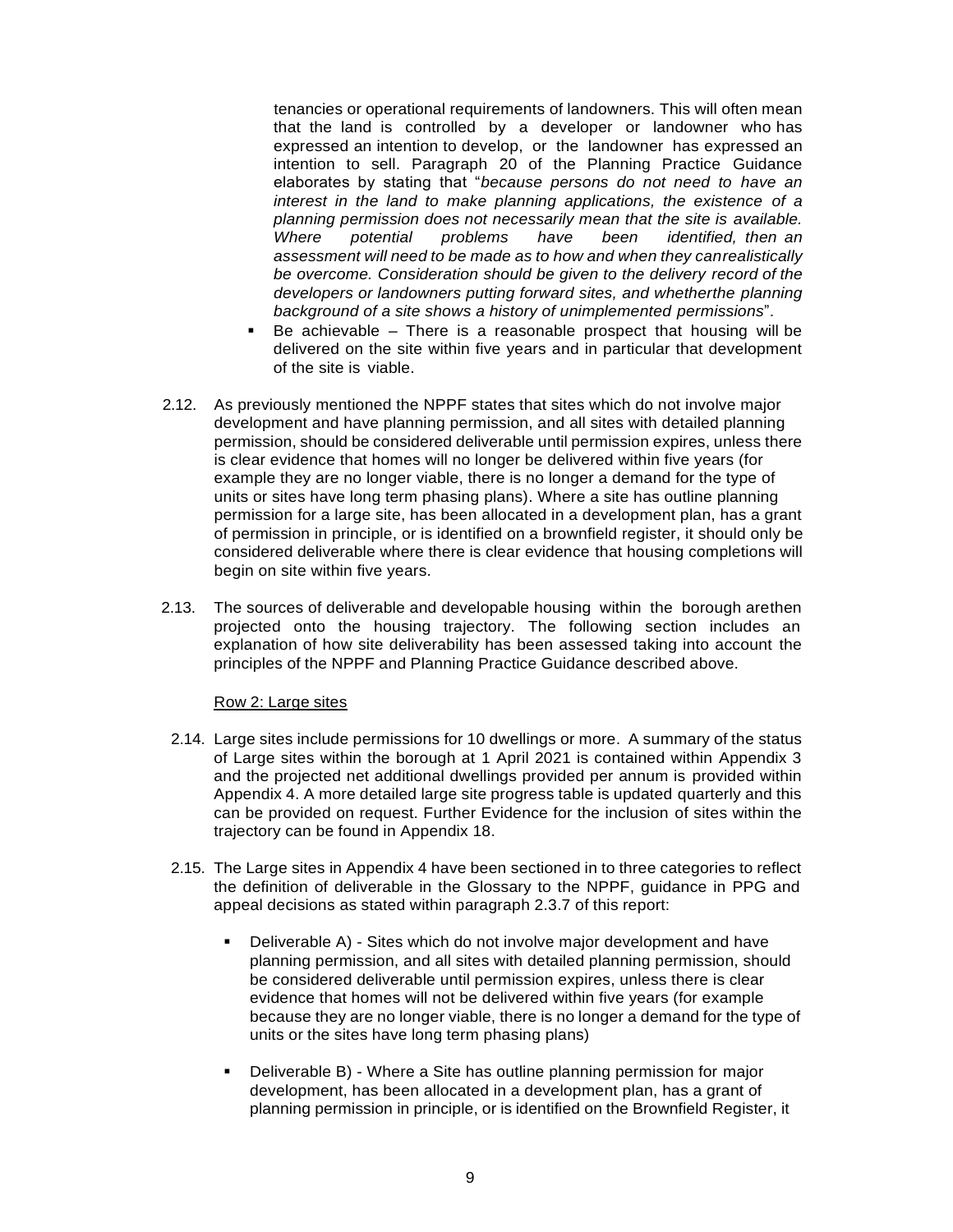should only be considered deliverable where there is clear evidence that housing completions will begin on site in five years.

- Other deliverable sites whilst not specified under the "in particular" section of the definition of 'deliverable' in the NPPF Glossary, these sites are included because, as a matter of planning judgment, they are regarded as being "available now, offer a suitable location for development now, and be achievable with a realistic prospect that housing will be delivered on the site within five years".
- 2.16. The initial assumptions made regarding a site's projected time frame for delivery (lead-in times) are described below. However for Large sites this may vary dependant on the site specific knowledge acquired through the landowner and or developer. If:
	- The site is under construction (this also applies to the specific plots that are under construction) – there will be completions in the next monitoring year.
	- the ground has been cleared but the site is not under construction (and where the site is under construction but a specific plot is not started) – there will be completions in the second monitoring year; and
	- The site has outline or full planning permission but is not under construction or the ground has not been cleared – there will be completionsfrom the third monitoring year.

#### *Average build out rates*

- 2.17. The SHELAA methodology was reviewed and updated in September 2020 and a Developer Panel was carried out in January 2020. The estimated build rate per annum applied for each site was reviewed through this process and are as follows:
	- $\bullet$  10-50 dwellings = 25 dwellings per annum
	- $\bullet$  51-100 dwellings = 42 dwellings per annum
	- $\bullet$  Over 100 dwellings = 47 dwellings per annum
- 2 . 1 8 . These figures are based on completions within the Borough over the last five years. Current market conditions are also taken into account. The build out rate has been amended on some individual sites based upon information received or evidence provided by developers (Appendix 18).
- 2.19. As suggested by paragraph 48 of the Housing and economic land availability assessment planning practice guidance, evidence has been gathered over the last 10 years on the determination of planning applications to first completion between April 2011 and March 2021.

#### *Outline Applications*

- 2.20. For outline planning applications, on average:
	- Section 106 agreements take 6 months to complete with decisions being issued within 1 week of the S106 agreement being signed;
	- Reserved matter applications are then submitted within 10.16 months (0.85 years) of the outline decision being issued;
	- Reserved matter applications are then determined within 4.79 months; and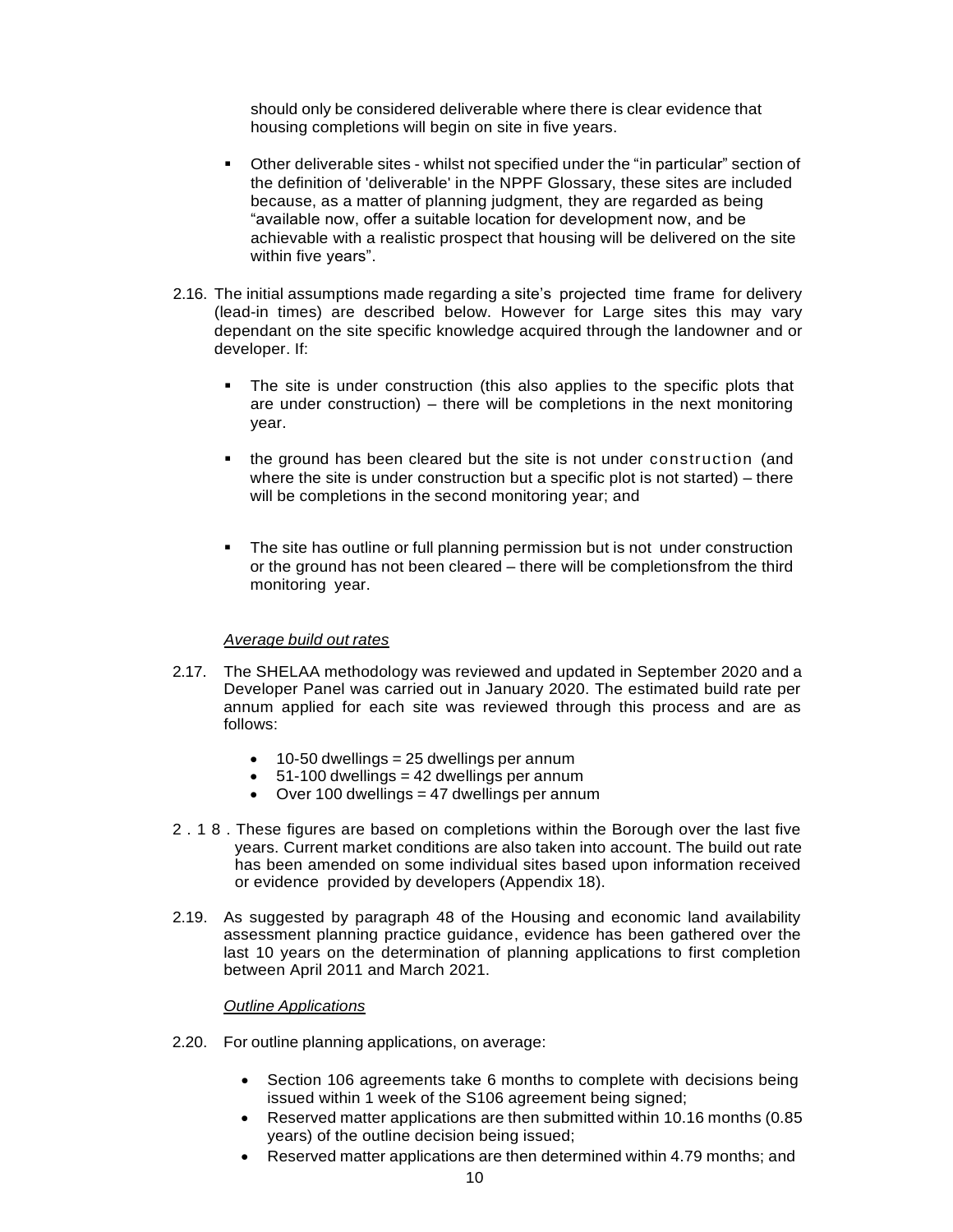- The first housing completion is then a further 14.89 months (1.2 years) after the reserved matters decision.
- 2.21. Table 2 shows that, on average, the time taken to deliver the first home on a large site following the grant of outline consent is 29.89 months (2.5 years). Appendices 5 and 6 show the breakdown of the large sites used to calculate the average timeframes for each part of the process. This supports the Council's approach to where housing is projected into the housing trajectory.

#### *Table 2: Outline application decision to first completion large site timeframes – including reserved matters (1 April 2011 - 31 March 2021)*

| <b>From</b>                    | To                             | <b>Average Time (months)</b>    |                                 |                                 |  |
|--------------------------------|--------------------------------|---------------------------------|---------------------------------|---------------------------------|--|
|                                |                                | Below 100<br><b>Dwellings</b>   | Above 100<br><b>Dwellings</b>   | Overall                         |  |
| Outline decision               | Reserved matters<br>submission | 9.70                            | 10.67                           | 10.16                           |  |
| Reserved matters<br>submission | Reserved matters<br>decision   | 4.90                            | 4.67                            | 4.79                            |  |
| Reserved matters<br>decision   | 1 <sup>st</sup> Completion     | 14.00<br>$(1.2 \text{ years})$  | 15.89<br>$(1.3 \text{ years})$  | 14.89<br>$(1.2 \text{ years})$  |  |
| Outline decision               | 1 <sup>st</sup> Completion     | 29.90<br>$(2.5 \,\text{years})$ | 29.89<br>$(2.5 \,\text{years})$ | 29.89<br>$(2.5 \,\text{years})$ |  |

\*the overall figures are subject to rounding and are detailed in Appendix 5

#### *Full Applications*

- 2.22. For full planning applications, on average:
	- Section 106 agreements take 3.55 months to complete with decisions being issued within 1 week of the S106 agreement being signed;
	- Full applications are determined within 7.63 months; and
	- The first housing completion is then a further 15.26 months after the decision is issued.
- 2.23. This data shows that, on average, the time taken to deliver the first home on a large site which has been granted full planning permission is 15.26 months (1.27 years). Appendices 7 and 8 show the breakdown of the large sites used to calculate the average timeframes. This supports the Council's approach to where housing is projected into the housing trajectory.
- 2.24. The assumptions above for large sites granted by both full applications and outline/reserved matters applications are then combined with any specific site knowledge from Development Management, in addition to a judgement onmarket conditions, the size of the site and recent build rates in combination with information provided by the developer/landowners regarding the deliverability of their site (Appendix 18).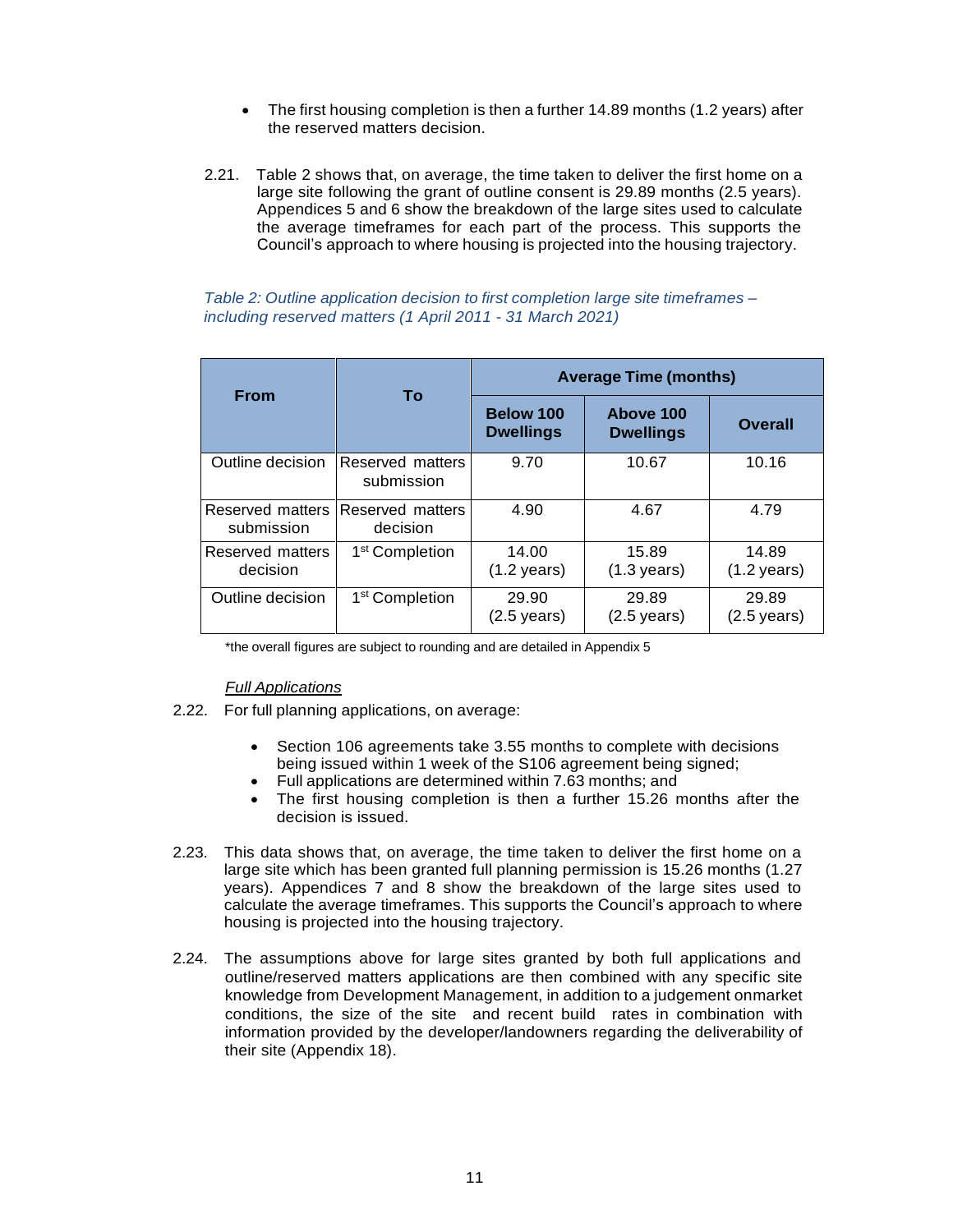#### *Section 106*

- 2.25. Large sites with a resolution to grant permission subject to the signing of a Section 106 agreement are also included within Row 2 of the housing trajectory, with the same assumptions as above regarding achievability applied to each site. When resolution to grant permission is approved at planning committee Section 106 agreements have always been resolved between the council and developer, therefore these sites are considered deliverable where there is a realistic prospect that housing will be delivered on the site within five years. Additional evidence has also been gathered relating to the length of time it takesfrom a resolution to grant planning permission to the issuing of a planning permission, which is the Section 106 agreement negotiation process. Appendix 6shows that on average it takes 6 months to seal the section 106 agreement for outline applications and Appendix 8 shows that on average it takes 3.6 months toseal a section 106 for full applications. This data has been used to inform the trajectory of large sites with a resolution to grant planning permission.
- 2.26. In order to secure the contributions and grant permission for applications more efficiently, any planning permission which requires a section 106 agreement will require the agreement to be completed within 6 months of the resolution to grant (this is viewed as a maximum timeframe). For applications that are not required to be reported to committee the same 6 month deadline will be imposed for the section 106 agreement to be signed. If a Section 106 is not signed within this timeframe the application will be refused for failing to deliver appropriate infrastructure contributions, affordable housing, play and open space, etc. and therefore being contrary to policy.
- 2.27. Where it is appropriate, the council are also imposing shortened timescales for conditions relating to the submission of reserved matters applications (18 months rather than 2 years) to encourage quicker delivery of sites. Applications with shortened timeframes are highlighted in Appendix 4.

#### *Sustainable Urban Extensions*

- 2.28. It will be noted that the Earl Shilton SUE was allocated in the Core Strategy and subsequent Earl Shilton and Barwell Area Action Plan, has not been included in the five year supply. This is because the Council has reached the view that there is no longer sufficient evidence to show that there is a realistic prospect that housing will be delivered on this site within five years. This site is included within the 6-10 year period.
- 2.29. The Barwell SUE is allocated within the Core Strategy and subsequent Earl Shilton and Barwell Area Action Plan. However, it has not been included within the five year supply. The application for this site has a resolution to grant but the Council has concluded that there is currently not a realistic prospect that this site will deliver any housing within the next five years. This site is included within the 6-10 year period.

#### Row 3: Small sites

2.30. Small sites include permissions for 9 dwellings or fewer. Conversions andchange of use applications are also included. The status of small sites within theborough at 1 April 2021 is summarised for each settlement within Appendix 9. Row 3 of the housing trajectory contains the projected net additional dwellings provided per annum from small sites at 1 April 2021 from the start of the current monitoring period. The breakdown of these projections is contained within Appendix 1 0 .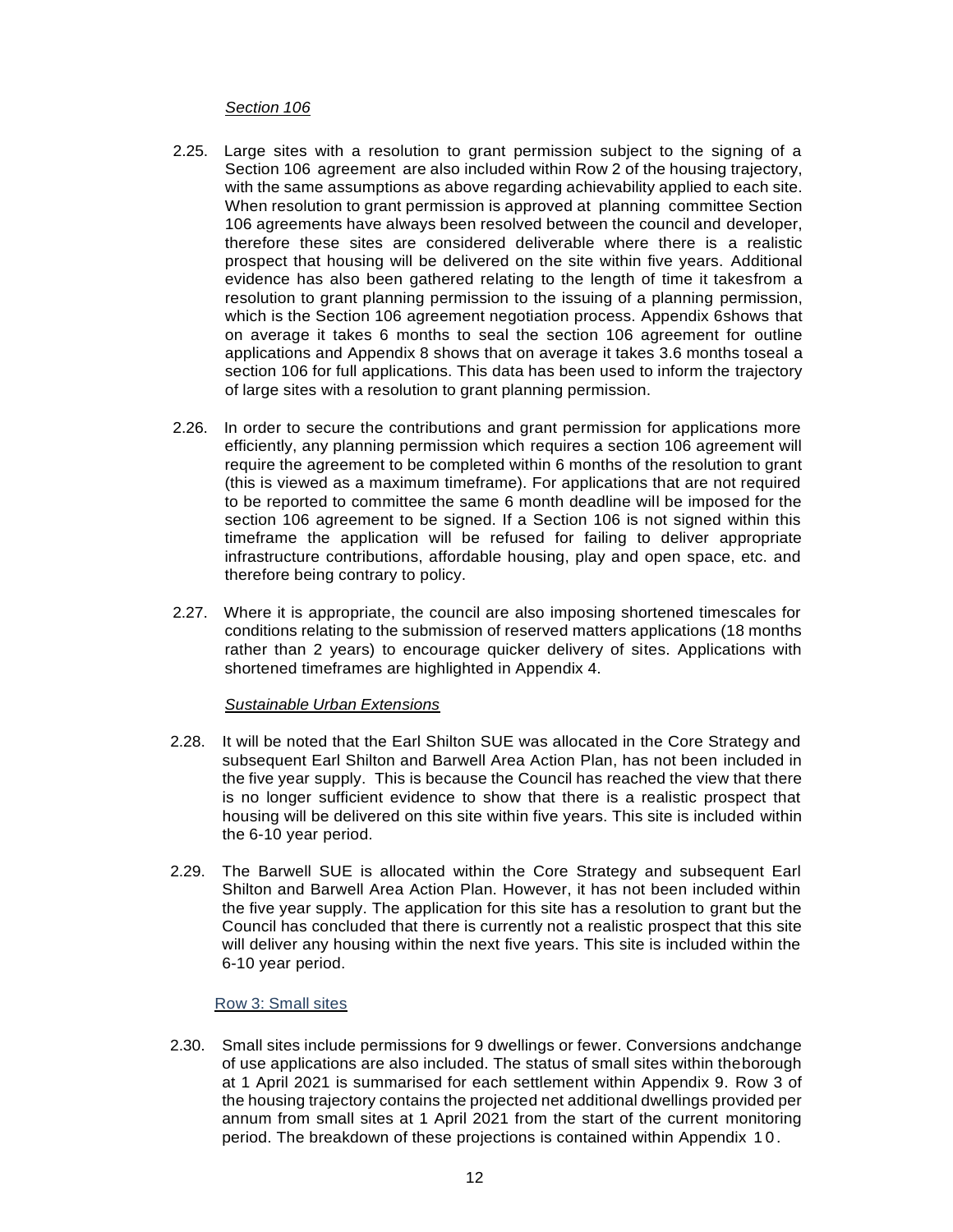- 2.31. While the NPPF states that all sites with detailed planning permission should be considered deliverable, if there are sites the Council is aware that development is unlikely to occur, this has been taken account of. The same assumptions regarding the projected time frame for development (lead-in times) and the expiry date are applied to each site for the initial assessment. Small sites permitted pending the signing of a Section 106 agreement are also included within Row 3 of the housing trajectory, with the same assumptions as above regarding achievability applied to each site.
- 2.32. Due to windfall sites of 9 dwellings or less being included in year 4 onwards (Row 4), small sites are only projected in to the first three years of the trajectory to avoid any chance of double counting. The timelines for small sites granted withinthe last 5 years under full applications and outline/reserved matters applications have been calculated to support this.

#### *Outline Applications*

- 2.33. For outline planning applications, on average:
	- Reserved matter applications are submitted within 13.29 months of the outline decision being issued;
	- Reserved matter applications are then determined within 2.3 months; and
	- The first housing completion is then a further 25.57 months after the reserved matters decision.
- 2.34. On average, the first home delivered on a small site following the grant of outline consent is 41.18 months (3.4 years). Appendix 11 shows the breakdown of the small sites used to calculate the average timeframes for each part of the process. These averages are only based on 14 sites as normally full permissions are submitted for small sites. One of these sites took 129 months (10.75 years) from outline decision to 1st completion which has skewed the data. This means that the completion is not shown to be within 3 years. However, taking this anomaly into account and combining the data with small site knowledge it is considered that projecting the small site completions for outline permissions intoyear 3 of the trajectory is realistic. This supports the Council's approach to wherehousing in projected into the housing trajectory.

| <b>From</b>                    | Τo                             | <b>Average Time (months)</b>    |
|--------------------------------|--------------------------------|---------------------------------|
| Outline decision               | Reserved matters<br>submission | 13.29                           |
| Reserved matters<br>submission | Reserved matters<br>decision   | 2.32                            |
| Reserved matters<br>decision   | 1 <sup>st</sup> Completion     | 25.57<br>$(2.1 \,\text{years})$ |
| Outline decision               | 1 <sup>st</sup> Completion     | 41.18<br>(3.4 vears)            |

*Table 3: Outline application decision to first completion small site timeframes – including reserved matters (1 April 2016 - 31 March 2021)*

\*the overall figures are subject to rounding and are detailed in Appendix 11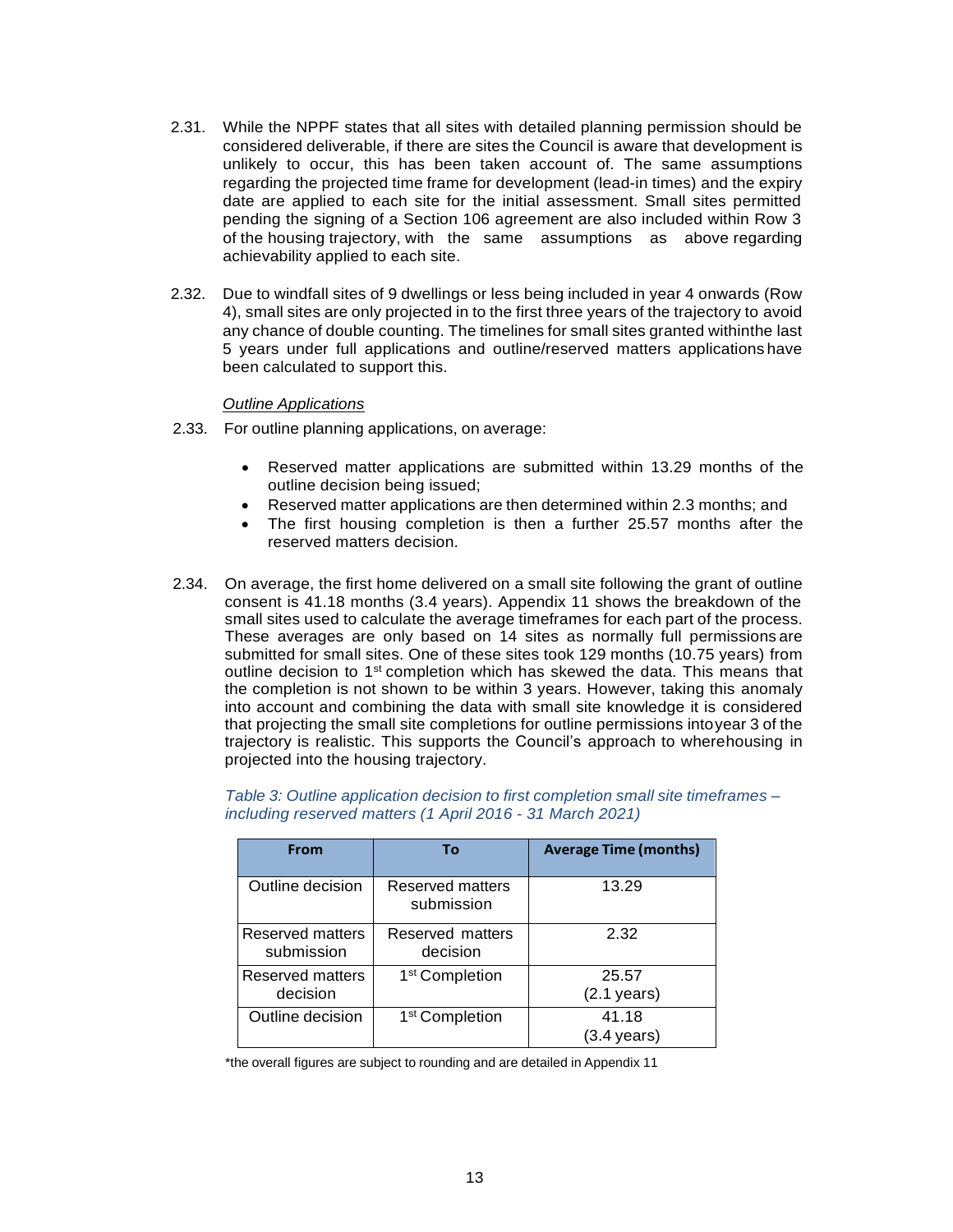#### *Full Applications*

- 2.35. For full planning applications, on average:
	- Full applications are determined within 3.06 months; and
	- The first housing completion is then a further 24.88 months (2.1 years) after the decision is issued.
- 2.36. This data shows that, on average, the first home delivered on a small site which has been granted full planning permission is 24.88 months (2.1 years). Appendix 12 shows the breakdown of the small sites used to calculate the average timeframes which is based on any site that has a recorded building control completion. This supports the Council's approach to where housing is projected into the housing trajectory.
- 2.37. The assumptions above for small sites granted by both full applications and outline/reserved matters applications are then combined with any specific site knowledge from Development Management, in addition to a judgement onmarket conditions and the size of the site.

#### Stage 3 – Application of Expiry Rates

- 2.38. Sites with planning permission may expire if a material start is not made on site before the expiry date as set out in the decision notice. An expiry rate therefore has to be applied to both small (Row 3) and large sites (Row 4).
- 2.39. The expiry rates methodology used in previous RLA's was challenged through the Wykin Lane Appeal (APP/K2420/W/20/3262295). Therefore a thorough review of the methodology has been carried out and a new methodology is now used to calculate the expiry rates for small and large sites.

#### *Small sites (Row 3)*

2.40. An expiry rate for small sites has been applied to Row 3 of the trajectory. Table 4 (overleaf) displays that 29.14% of small site planning permissions have expired within the last 10 monitoring years. This percentage is based on the actual expired dwellings vs the number of dwellings that had the potential to expire within that monitoring year. Appendix 10 sets out the application of the 29.14% discount based on the expiry date of small sites within the trajectory and small sites that have been completed. Once the expiry rate has been applied a total provision per year from small sites can be provided, projected within Appendix 10.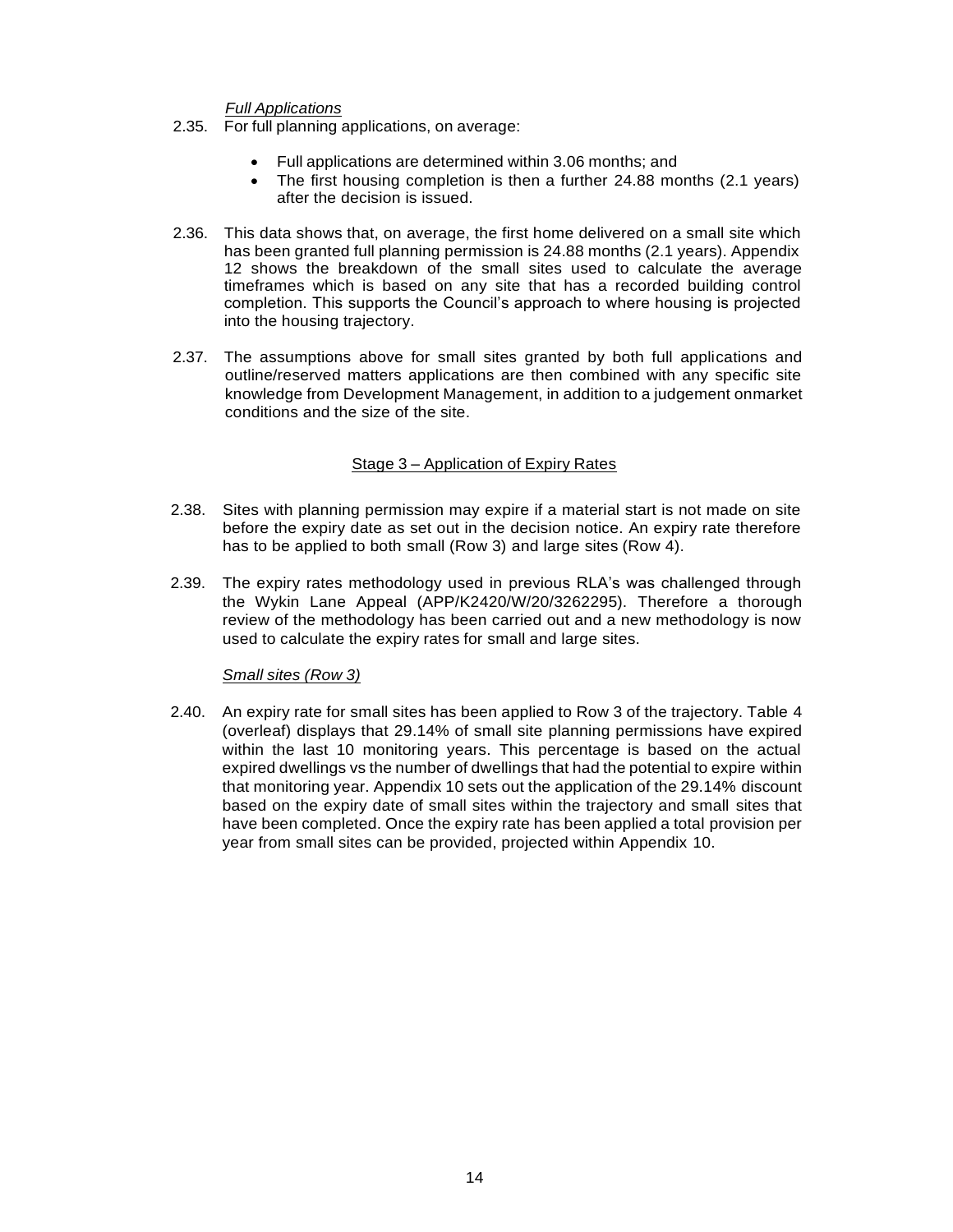| Year    | Number of<br>potential expired<br>dwellings | Number of<br><b>Dwellings</b><br><b>Expired</b> | <b>Expiry Rate (%)</b><br>(Dwellings Expired<br>as a Percentage of<br>potential expired<br>dwellings) |
|---------|---------------------------------------------|-------------------------------------------------|-------------------------------------------------------------------------------------------------------|
| 2011/12 | 68                                          | 25                                              | 36.76                                                                                                 |
| 2012/13 | 77                                          | 27                                              | 35.06                                                                                                 |
| 2013/14 | 132                                         | 48                                              | 36.36                                                                                                 |
| 2014/15 | 75                                          | 9                                               | 12.00                                                                                                 |
| 2015/16 | 120                                         | 35                                              | 29.17                                                                                                 |
| 2016/17 | 81                                          | 41                                              | 50.62                                                                                                 |
| 2017/18 | 171                                         | 31                                              | 18.13                                                                                                 |
| 2018/19 | 153                                         | 23                                              | 15.03                                                                                                 |
| 2019/20 | 184                                         | 50                                              | 27.17                                                                                                 |
| 2020/21 | 119                                         | 37                                              | 31.09                                                                                                 |
|         | Average annual expiry rate (%)              | 29.14                                           |                                                                                                       |

*Table 4: Annual expiry rates on small sites (1 April 2011 to 31 March 2021)*

*Large sites (Row 4)*

2.41. Table 5 displays that 14.20% of large site planning permissions have expired in the last 10 years based on the dwellings that have expired compared to dwellings that had the potential to expire. This expiry rate has been applied to the projected delivery from large sites based on the expiry date of sites and which year they have the potential to expire within. Once the expiry rate has been applied a total provision per year from large site commitments can be provided and this has been projected within Appendix 4.

*Table 5: Annual expiry rates on large sites (1 April 2011 to 31 March 2021)*

| Year    | <b>Number of potential</b><br>expired dwellings | Number of<br><b>Dwellings</b><br><b>Expired</b> | <b>Expiry Rate (%)</b><br>(Dwellings Expired<br>as a Percentage of<br>potential expired<br>dwellings) |
|---------|-------------------------------------------------|-------------------------------------------------|-------------------------------------------------------------------------------------------------------|
| 2011/12 | 334                                             | 128                                             | 38.32                                                                                                 |
| 2012/13 | 488                                             | 15                                              | 3.07                                                                                                  |
| 2013/14 | 259                                             | 107                                             | 41.31                                                                                                 |
| 2014/15 | 984                                             | 132                                             | 13.41                                                                                                 |
| 2015/16 | 544                                             | 0                                               | O                                                                                                     |
| 2016/17 | 308                                             | $\Omega$                                        | ∩                                                                                                     |
| 2017/18 | 370                                             | 49                                              | 13.24                                                                                                 |
| 2018/19 | 421                                             | 77                                              | 18.29                                                                                                 |
| 2019/20 | 268                                             | 0                                               | O                                                                                                     |
| 2020/21 | 620                                             | 89                                              | 14.35                                                                                                 |
|         | 14.20                                           |                                                 |                                                                                                       |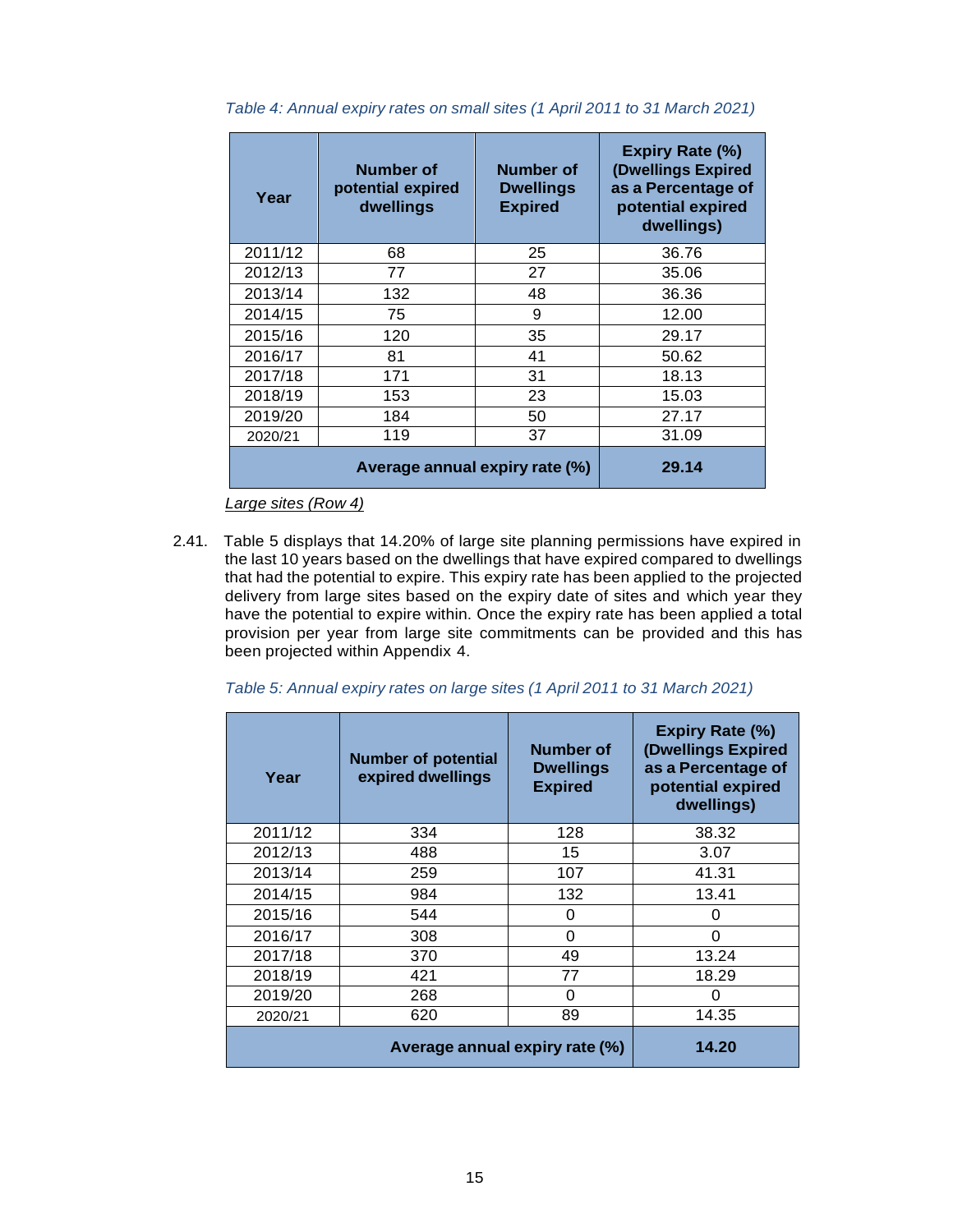#### Stage 4 – Analysis of Windfall Study Report

Row 4: Small site windfall allowance

- 2.42. The windfall study (2021) is updated annually and provides an annual windfall allowance figure. This figure is then included within the trajectory from year 4 onwards. As of 1st April 2021 an annual small site windfall allowance of 78 dwellings is justified within the five year housing land supply.
- 2.43. The trajectory (appendix 13) shows that the average small site completions projected into years 1-3 to be an average of 94 dwellings per annum.

| Year    | <b>Small site completions</b> |
|---------|-------------------------------|
| 2020/21 | 83                            |
| 2019/20 | 101                           |
| 2018/19 | 169                           |

*Table 6: Annual Completions on small sites (1 April 2018 to 31 March 2021)*

- 2.44. Table 6 shows the small site completions for the last three years. This gives an average of 118 small site completions per annum over the previous 3 year period. This shows that projecting all small site completions (Row 3) over the first3 years only in order to include a windfall allowance in years 4 and 5 is not an overestimation of the small site commitments and windfall allowance.
- 2.45. The windfall study concludes that there is a consistent supply of windfall sites in the borough and that to not include an allowance would under-estimate the delivery of housing in the borough.
- 2.46. On 7<sup>th</sup> May 2021 the Sketchley Lane appeal decision

(APP/K2420/W/20/3260227) confirmed that the windfall figure was realistic '*having regard to historic windfall rates and expected future trends*' (paragraph 32).

2.47. Once stages 1-4 have been followed the housing trajectory is complete and fiveyear housing land supply position may be calculated. The April 2021 housing trajectory is contained within Appendix 13. The Council's five-year housing land supply position as at 1 April 2021 is displayed in Table 7 (overleaf).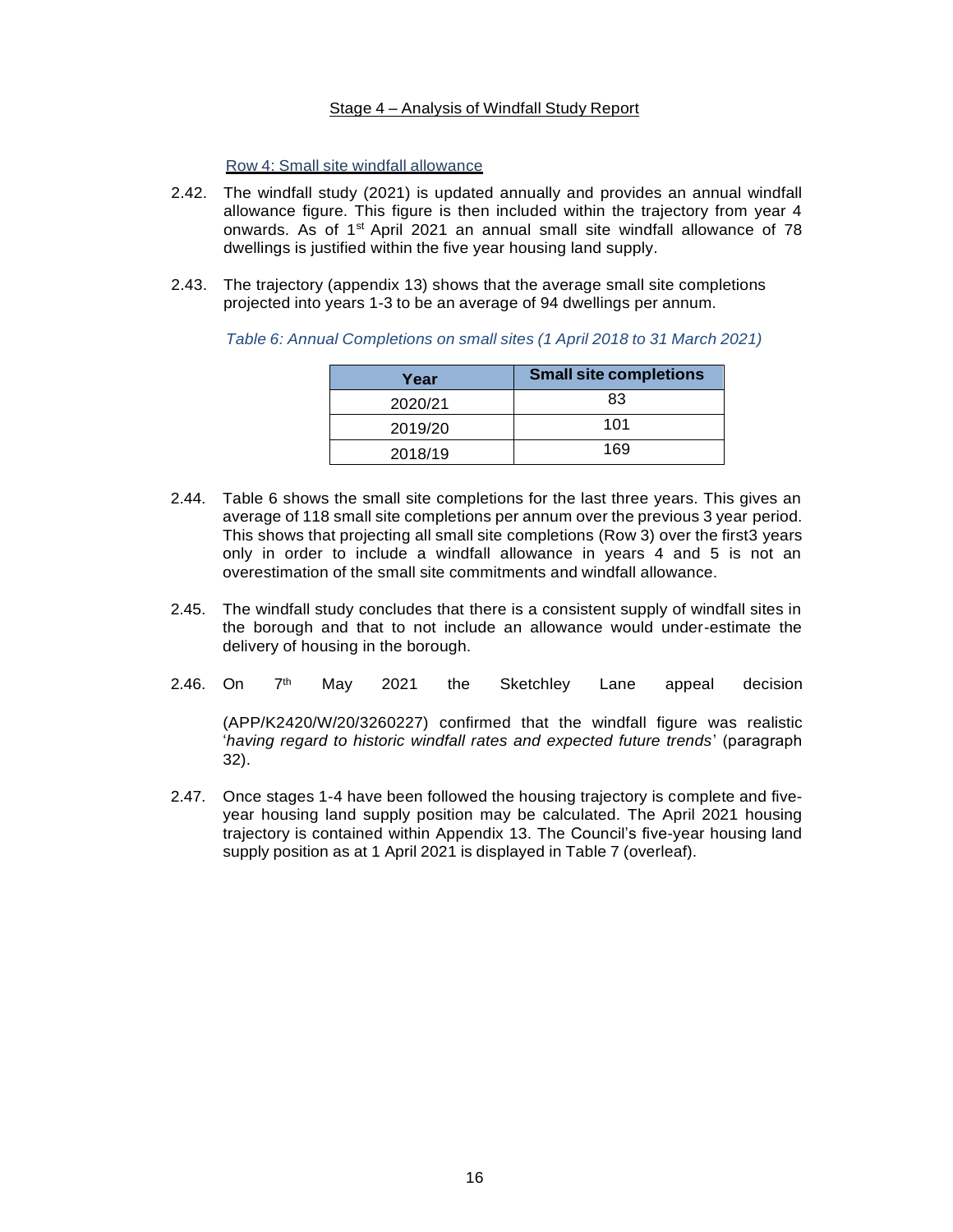|   |                                                                                                                                                                                                                                                                                                                       | <b>Dwellings</b>                              |
|---|-----------------------------------------------------------------------------------------------------------------------------------------------------------------------------------------------------------------------------------------------------------------------------------------------------------------------|-----------------------------------------------|
| a | <b>Borough Housing Requirement</b><br>(standard method and affordability ratio)<br>Total Required (x5)                                                                                                                                                                                                                | 444 dwellings per<br>annum                    |
|   |                                                                                                                                                                                                                                                                                                                       | 2,220 dwellings                               |
| b | Deliverable housing supply required for 5 years with additional<br>5% buffer<br>(5% of annual requirement of 444 dwellings = 22 dwellings)                                                                                                                                                                            | 466 dwellings<br>per annum<br>2,330 dwellings |
| C | Housing Supply (1 April 2020 - 31 March 2025)<br>Row 2. Large Sites $= 1,640$ dwellings<br>Row 3. Small Sites $= 281$ dwellings<br>Row 4. Small Sites Windfall Allowance = 156 dwellings<br>Row 4. Barwell Sustainable Urban Extension = 0 dwellings<br>Row 5. Earl Shilton Sustainable Urban Extension = 0 dwellings | 2,077                                         |
| d | Overprovision/Shortfall (b - c)                                                                                                                                                                                                                                                                                       | $-253$                                        |
| e | Number of years supply (c / 466 dwellings per annum)                                                                                                                                                                                                                                                                  | 4.46                                          |

### *Table 7: 1 April 2021 five-year housing land supply position*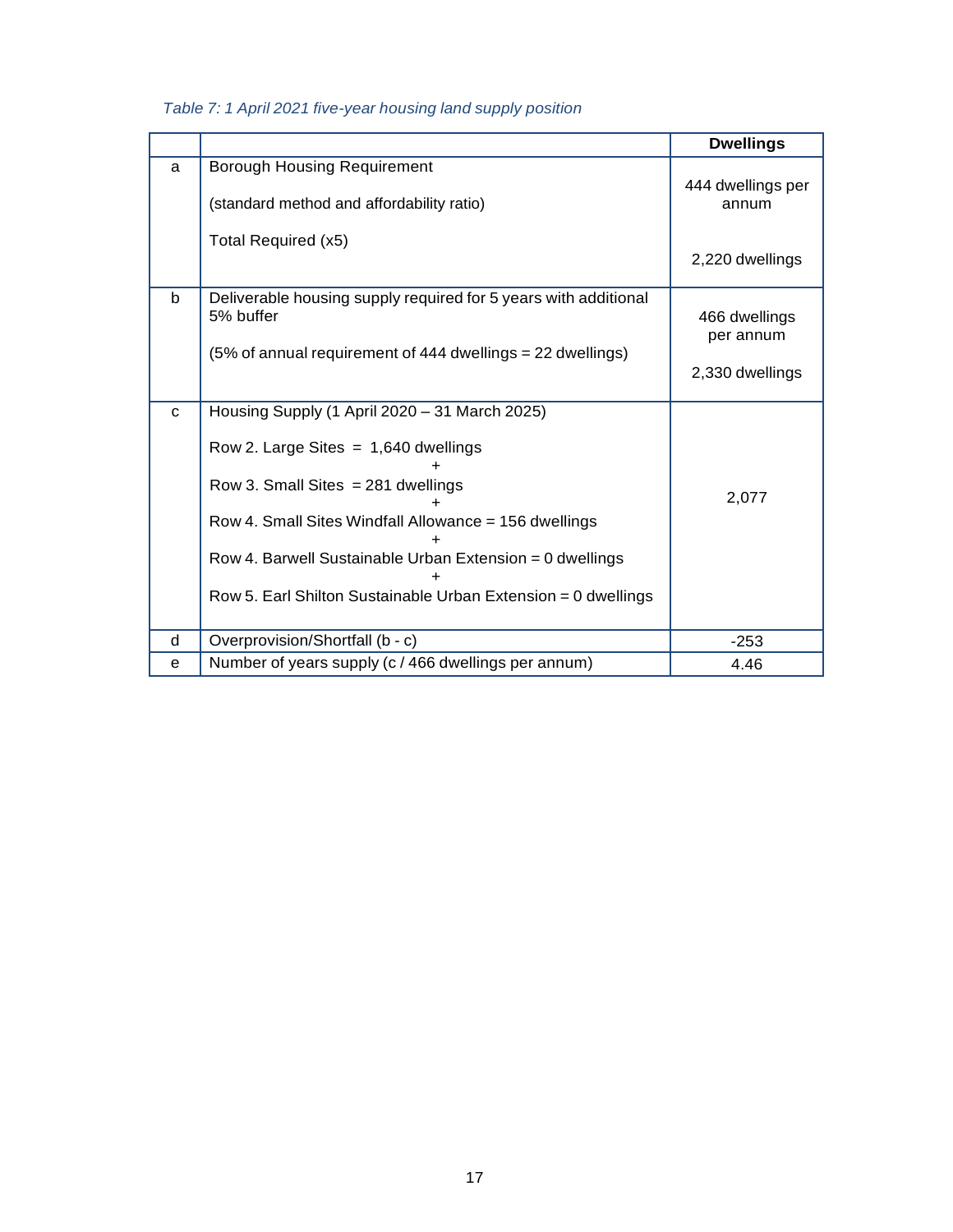## <span id="page-19-0"></span>**3. Affordable Housing**

- 3.1. Advice on the provision of affordable housing in the borough is included in the Core Strategy and the Affordable Housing Supplementary Planning Document (SPD). Under this advice, Policy 15 of the Core Strategy seeks the provision of 20% affordable housing on all sites with 15 or more dwellings or sites of 0.5 hectares or more in urban areas and the Barwell and Earl Shilton Sustainable Urban Extensions, and the provision of 40% affordable housing on all sites of 4 or more dwellings or sites of 0.13 hectares or more in rural areas. The tenure split will be 75% social rented and 25% intermediate housing. These figures may be negotiated on a site by site basis taking into account identified local need, existing provision, characteristics of the site and viability.
- 3.2. The National Planning Policy Framework (July 2021), has superseded guidance relating to the rural housing targets in Core Strategy policy 15. Paragraph 64 of the NPPF states that affordable housing should only be sought on major developments, except in designated rural areas where a lower threshold may be applied.
- 3.3. Appendix 14 identifies that over the last monitoring period (1 April 2020 to 31 March 2021) 102 affordable dwellings have been built all of which were of varied tenures. Table 8 displays the number and type of affordable dwellings provided in the borough from 1 April 2006 to 31 March 2021. Since the start of the plan period (2006) there have been 1,390 affordable housing completions, so a considerable number of dwellings (67%) have been provided towards meeting the target set in the Core Strategy of 2090 affordable homes to be provided by 2026.

| Year         | <b>Housing</b><br><b>Association</b><br><b>Rented</b> | <b>Housing</b><br><b>Association</b><br><b>Shared Equity</b> | <b>Affordable</b><br>Rent | <b>Total</b> |
|--------------|-------------------------------------------------------|--------------------------------------------------------------|---------------------------|--------------|
| 2006/07      | 63                                                    | 17                                                           | N/A                       | 80           |
| 2007/08      | 37                                                    | $\overline{7}$                                               | N/A                       | 44           |
| 2008/09      | 62                                                    | 27                                                           | N/A                       | 89           |
| 2009/10      | 68                                                    | 39                                                           | N/A                       | 107          |
| 2010/11      | 3                                                     | $\overline{2}$                                               | N/A                       | 5            |
| 2011/12      | 112                                                   | 22                                                           | 0                         | 134          |
| 2012/13      | 17                                                    | $\Omega$                                                     | $\overline{0}$            | 17           |
| 2013/14      | 54                                                    | 18                                                           | 25                        | $103*$       |
| 2014/15      | 81                                                    | 23                                                           | 38                        | 154**        |
| 2015/16      | 30                                                    | 15                                                           | 8                         | $97***$      |
| 2016/17      | 45                                                    | 25                                                           | 20                        | $141***$     |
| 2017/18      | 0                                                     | 17                                                           | 65                        | $102***$     |
| 2018/19      | 18                                                    | 25                                                           | 56                        | 99           |
| 2019/20      | 0                                                     | 35                                                           | 81                        | 116          |
| 2020/21      | 0                                                     | 54                                                           | 48                        | 102          |
| <b>Total</b> | 590                                                   | 326                                                          | 341                       | 1,390        |

#### *Table 8: Annual affordable housing completions (1 April 2006 – 31 March 2021)*

\* The tenure of 6 affordable housing completions is to be confirmed<br>\*\* The tenure of 42 offerdable housing completions is to be confirmed

\*\* The tenure of 12 affordable housing completions is to be confirmed<br>\*\*\* The tenure of 44 affordable housing completions is to be confirmed

\*\*\* The tenure of 44 affordable housing completions is to be confirmed<br>\*\*\*\* The tenure of 51 affordable housing completions is to be confirmed

\*\*\*\* The tenure of 51 affordable housing completions is to be confirmed<br>\*\*\*\*\* The tenure of 20 affordable housing completions is to be confirmed

The tenure of 20 affordable housing completions is to be confirmed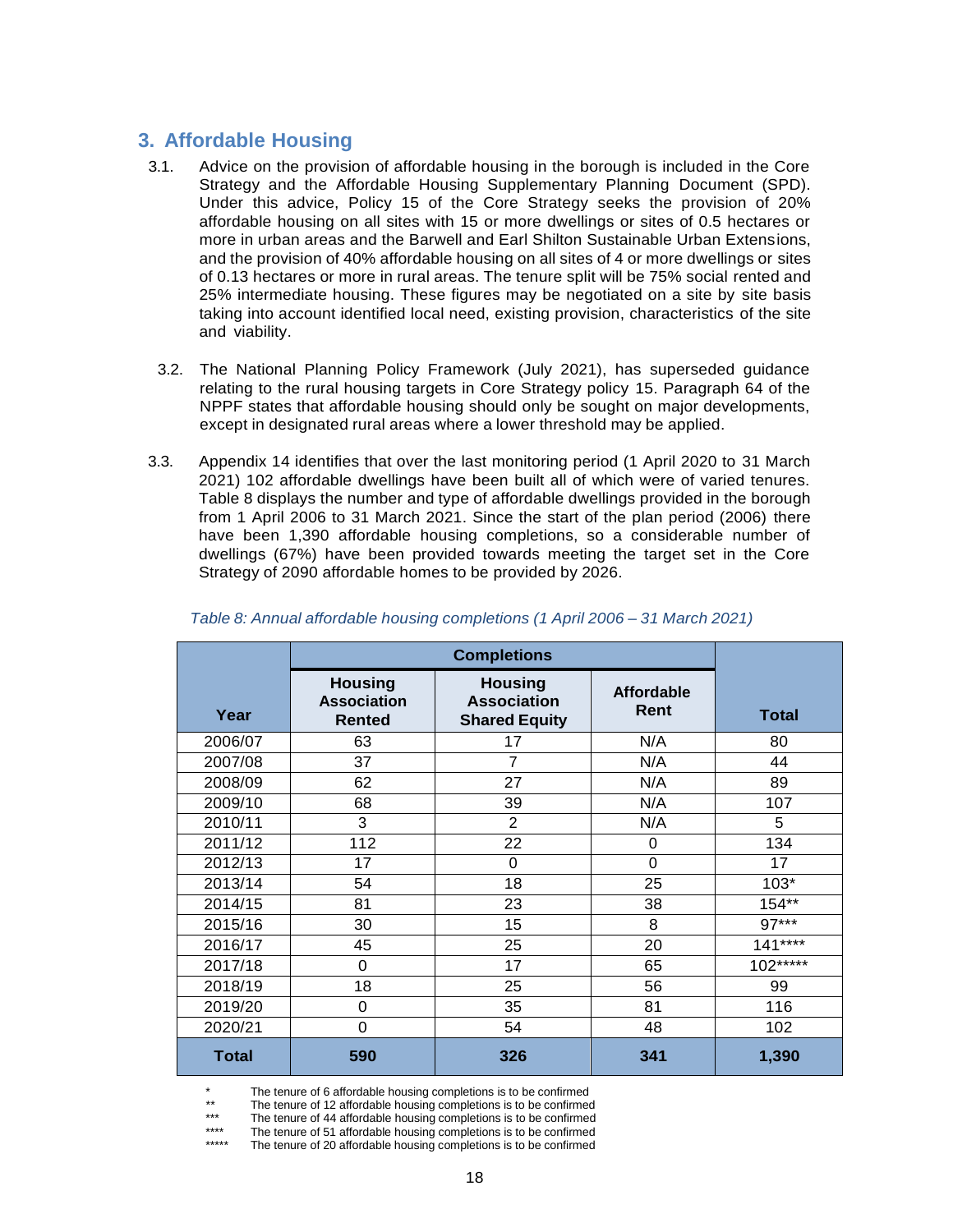## <span id="page-20-0"></span>**4. Housing completions on previously developed / greenfield land**

4.1. A target of 40% of dwellings on previously developed land (PDL) within the borough has been set through the Core Strategy. Monitoring the development of previously developed land is therefore important to determine whether this target is being met. The breakdown of completions on previously developed land (brownfield land) and greenfield land on major sites (10 dwellings and over) is provided in Table 9.

| Year              | <b>Greenfield</b> | %  | <b>PDL</b> | %  | Total |
|-------------------|-------------------|----|------------|----|-------|
| 2009/10           | 148               | 54 | 127        | 46 | 275   |
| 2010/11           | 106               | 55 | 87         | 45 | 193   |
| 2011/12           | 165               | 50 | 166        | 50 | 331   |
| 2012/13           | 119               | 66 | 62         | 34 | 181   |
| 2013/14           | 294               | 72 | 113        | 28 | 407   |
| 2014/15           | 422               | 64 | 241        | 36 | 663   |
| 2015/16           | 303               | 62 | 189        | 38 | 492   |
| 2016/17           | 174               | 39 | 277        | 61 | 451   |
| 2017/18           | 167               | 56 | 131        | 44 | 298   |
| 2018/19           | 222               | 73 | 81         | 27 | 303   |
| 2019/20           | 148               | 77 | 44         | 23 | 192   |
| 2020/21           | 54                | 28 | 138        | 72 | 192   |
| Total/<br>Average | 2322              | 58 | 1656       | 42 | 3978  |

*Table 9: Housing completions on previously developed land and greenfield land (1 April 2009 – 31 March 2021) – major sites only*

4.2. Within the latest monitoring period of 1 April 2020 to 31 March 2021, of the 192 completions on all major sites, 54 (28%) were on greenfield land and 138 (72%) were on previously developed land. This gives an average of 42% on previously developed land and 58% on greenfield land since 2009.

## <span id="page-20-1"></span>**5. Housing Density**

- 5.1. Policy 16 of the Core Strategy requires that proposals for new residential development in the borough meet a minimum net density of at least 40 dwellings per hectare within the urban areas of Hinckley, Burbage, Barwell and Earl Shilton, anda minimum of 30 dwellings per hectare in all other locations. These densities have been used in the SHELAA (with slight local variations where justified).
- 5.2. Information on housing density is only available for large sites. Appendix 15 identifies housing density for major sites (10 dwellings and over) completed between April 2006 and March 2021.
- 5.3. The completed urban sites comprise 3,836 dwellings built on 113.25 hectares of land, giving an average net density of 33.87 dwellings per hectare. The rural sites comprise 1,478 dwellings built on 60.05 hectares of land giving an average net density of 24.61 dwellings per hectare. The urban and rural densities are slightly lower than Core Strategy Policy 16 targets.